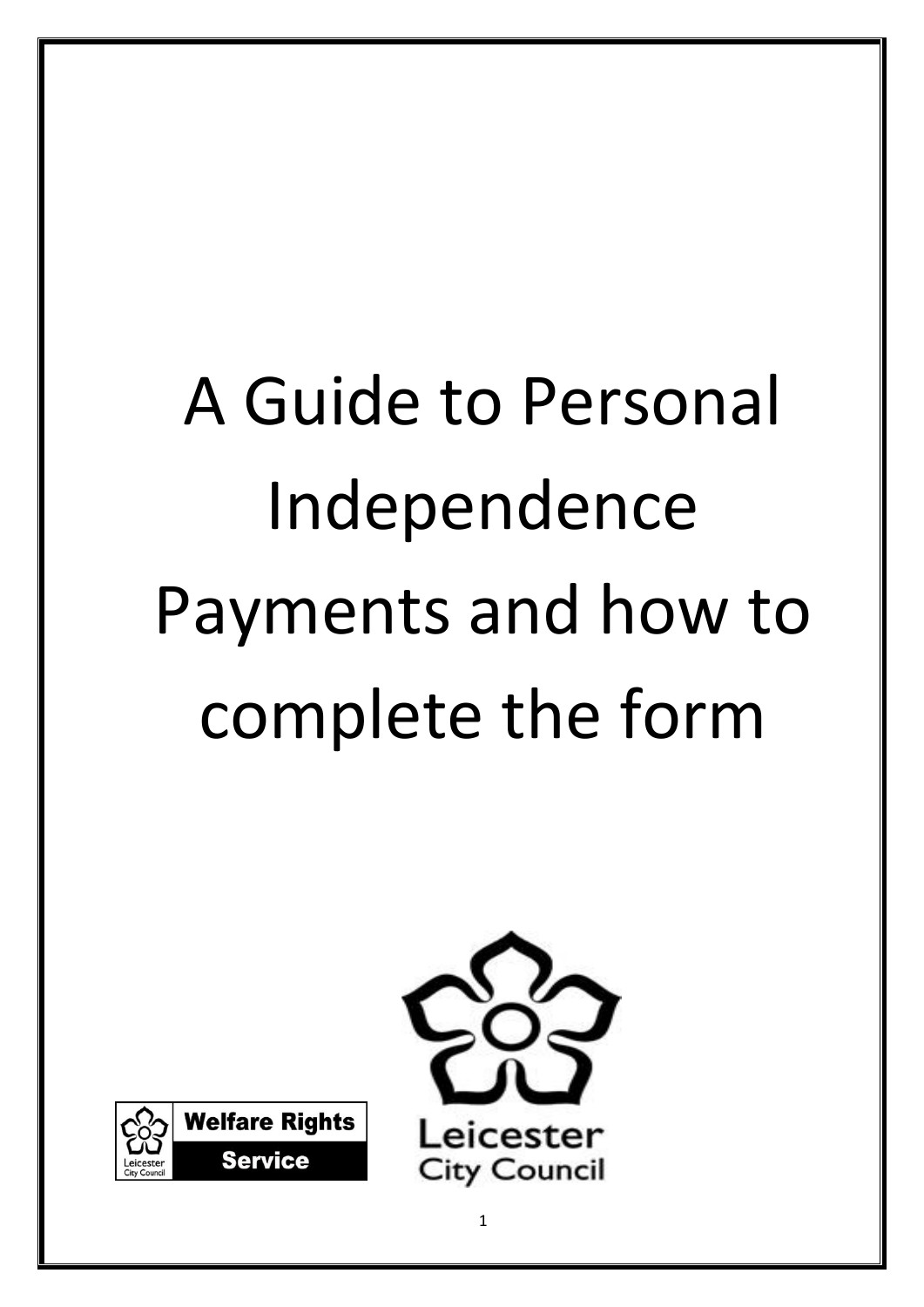# **Contents**

| What is Personal Independence Payment (PIP)?  Page 3      |  |
|-----------------------------------------------------------|--|
|                                                           |  |
|                                                           |  |
|                                                           |  |
|                                                           |  |
| How do you complete the form? (page by page guide) Page 9 |  |
|                                                           |  |
|                                                           |  |
|                                                           |  |
| Appendix 1 activities assessed and their scores Page 22   |  |
|                                                           |  |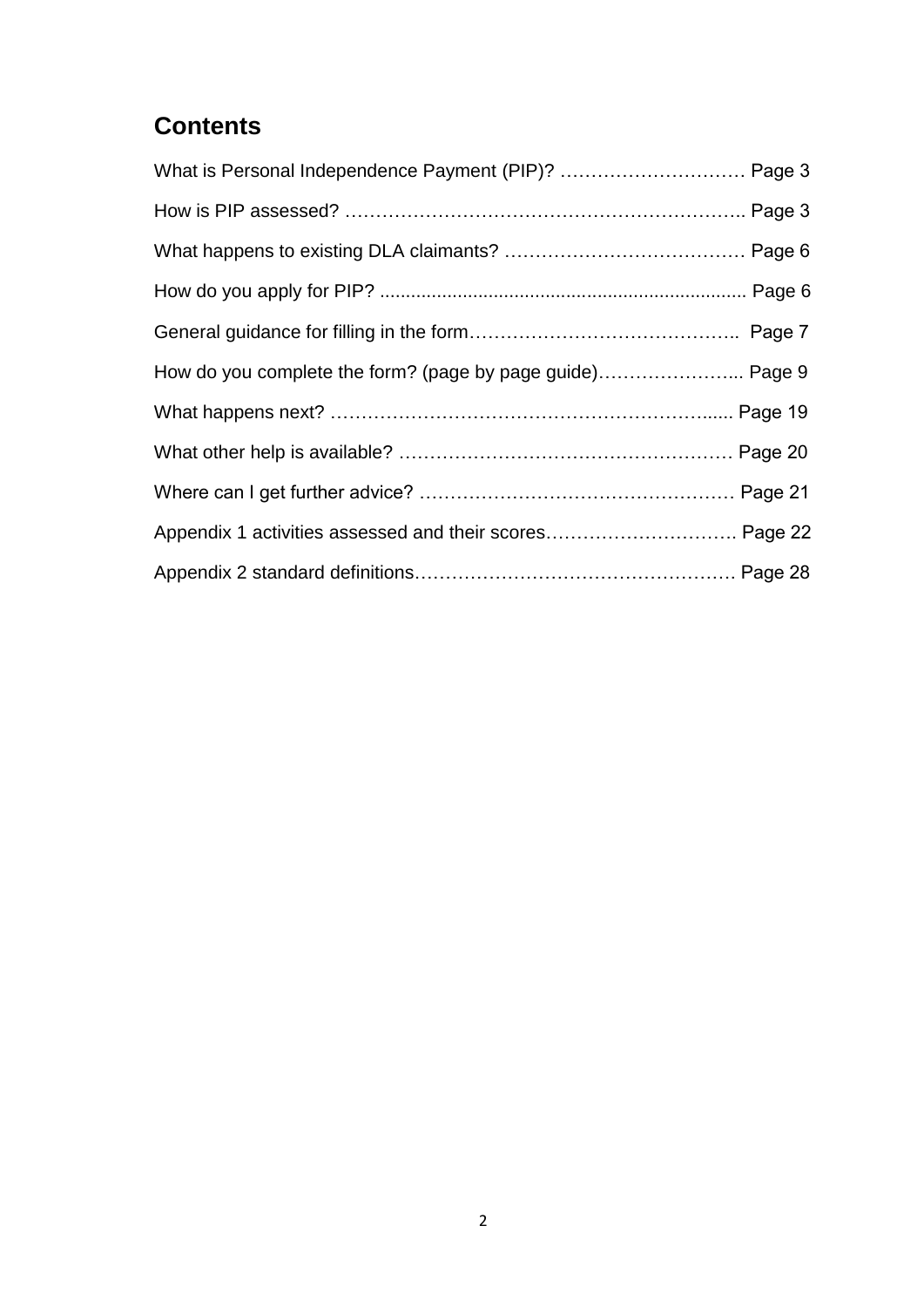# **What is a Personal Independence Payment (PIP)?**

Personal Independence Payment (PIP) is a new benefit that has replaced working age Disability Living Allowance (DLA) for new claimants from 8<sup>th</sup> April 2013.

PIP may seem similar to DLA but it is a completely new benefit. It has a pointsbased test and claimants will be measured against descriptors to see if they score enough points to qualify for an award.

Like Disability Living Allowance it is intended to help meet the extra costs that arise from having a long term illness or disability, is additional to other benefits and is not taxable.

Like DLA, PIP is not means-tested. It can be paid whether someone is in or out or work. If you receive an award of PIP you will be able to spend the money in the way that suits you.

To claim PIP you need to be aged between 16 and 64 years.

You should have a long term condition because you are expected to satisfy the test for the previous 3 months and expect to continue to satisfy the test for a further 9 months.

You must have been present in Great Britain for 104 weeks out of the 156 weeks before claiming (ie. two out of the last three years). If you are an EU national seek advice as the EU co-ordination rules may exempt you from having to meet this.

Be habitually resident. If you have been living abroad the habitual residence test will be applied. This is a test to see if you normally live and have a right to reside in the United Kingdom

You must score at least 8 points on either the daily living or mobility test to receive any benefit.

# **How is PIP assessed?**

# **PIP Components**

As with Disability Living allowance PIP has two components:

# **Daily Living Component**

- 1. The daily living component consists of 10 activities to assess your ability to participate in everyday life. This is paid at either:
	- The **standard** rate if you have a limited ability to perform daily living activities. You will need to score 8 points to get this awarded.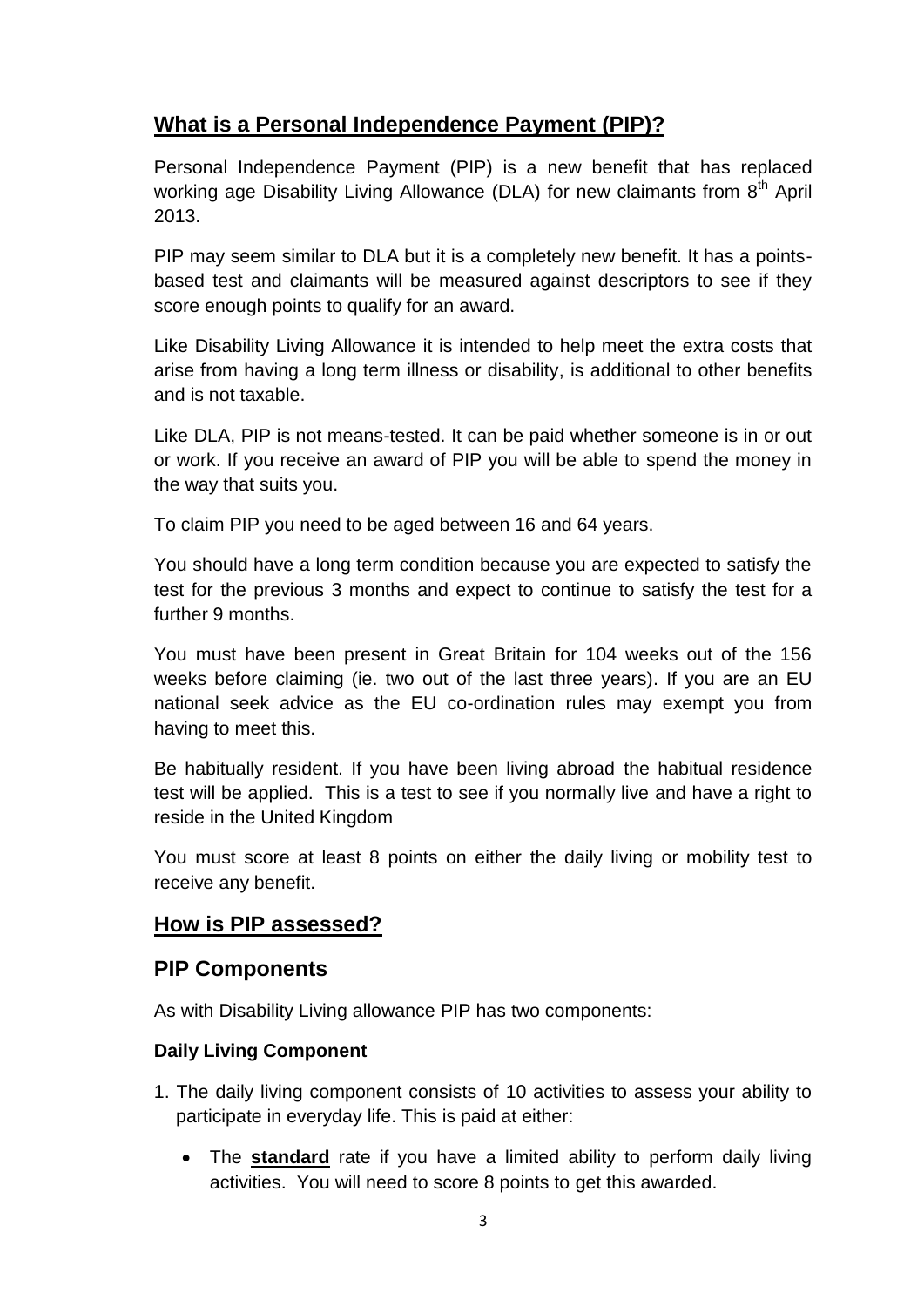The **enhanced** rate if you have a severely limited ability to perform daily living activities. You will need to score 12 points to get this awarded.

#### **Mobility Component**

2. The mobility component consists of two activities. This is paid at either:

 The **standard** rate if you have a limited mobility. You will need to score 8 points to get this award.

OR

 The **enhanced** rate if you have a severely limited mobility. You will need to score 12 points to get this award.

#### **Special Rules**

If you have a terminal illness you may automatically receive the daily living component at the enhanced rate. You can also apply for the mobility component and may receive it immediately.

To qualify under these Special Rules you are suffering from a progressive disease where death can be expected within six months. A DS1500 form needs to be completed by a medical practitioner confirming this likely prognosis and claims should be fast tracked.

#### **Daily living and mobility activities**

In order to qualify for and receive PIP the DWP needs to be satisfied that you have limited or severely limited abilities to carry out daily living and/or mobility activities. These two groups of activities relate to the two components of PIP you could receive.

The activities you will be assessed on are:

#### **Daily Living activities**

- Preparing food
- Taking nutrition
- Managing therapy or monitoring a health condition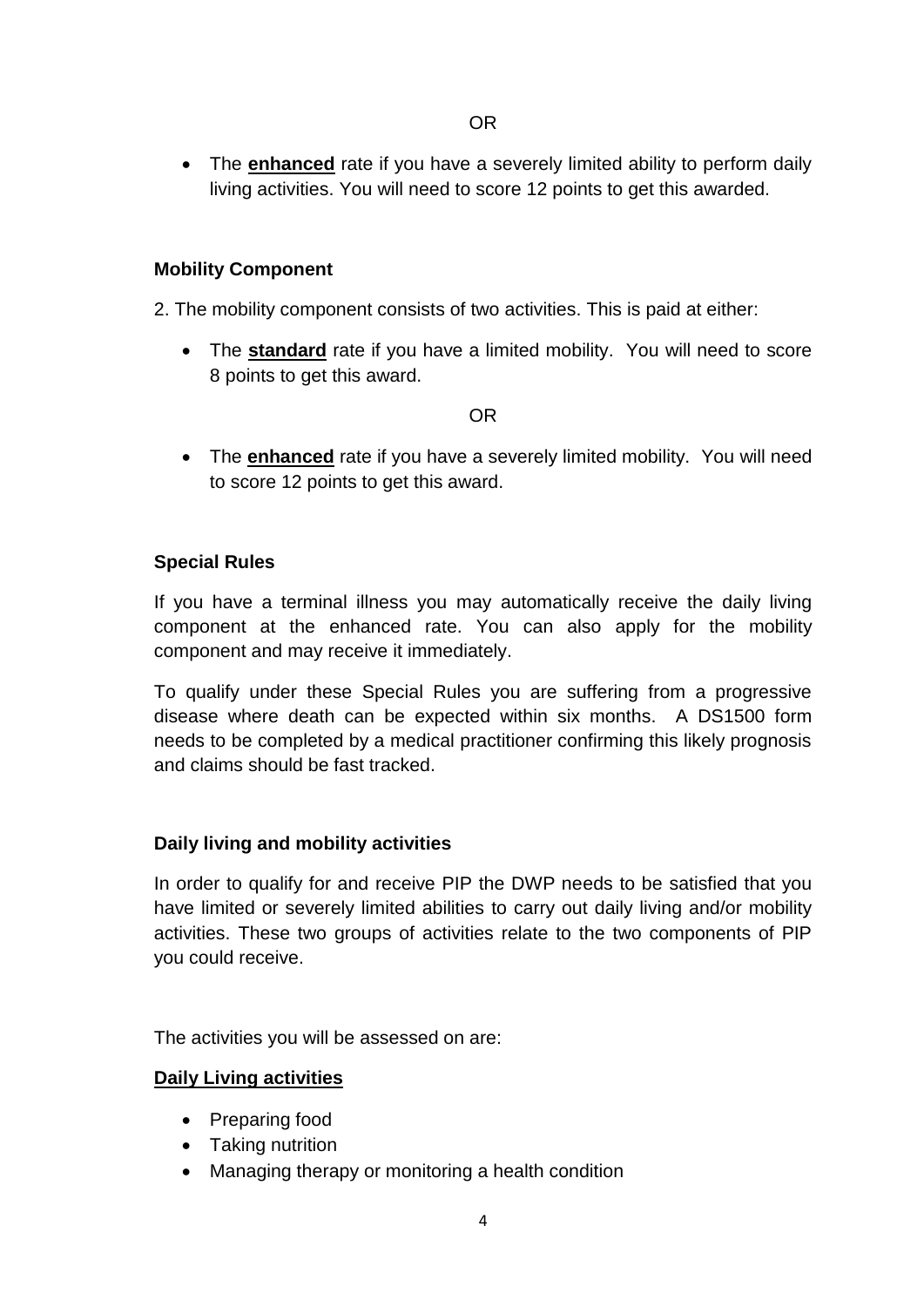- Washing and bathing
- Managing toilet needs or incontinence
- Dressing and undressing
- Communicating verbally
- Reading and understanding signs, symbols and words
- Engaging with other people face to face
- Making budgeting decisions

#### **Mobility activities**

Your ability to mobilise is assessed by 2 activitities:

- Planning and following journeys
- Moving around

Each activity for both daily living and mobility has a number of descriptors which summarise varying levels of ability to carry out that activity. Each descriptor carries a number of points.

The DWP Case Manager will decide which descriptor best fits your situation most of the time, and you will get the set amount of points for that activity. The total number of points you get for each component will then determine your entitlement to the benefit and the level of payment you receive.

#### **Qualifying time test**

People wishing to claim will need to satisfy the daily living and/or mobility activities test for three months before claiming and it must be expected that you will continue to satisfy this test for a period of at least nine months after claiming.

The qualifying period begins when the needs started so you may not have to wait for three months from the date of claim before payment can be made if your needs started longer than three months ago.

#### **Length of awards**

Unlike Disability Living Allowance there will not be indefinite awards made. Most PIP awards will be for a set period of time after which they will be reassessed.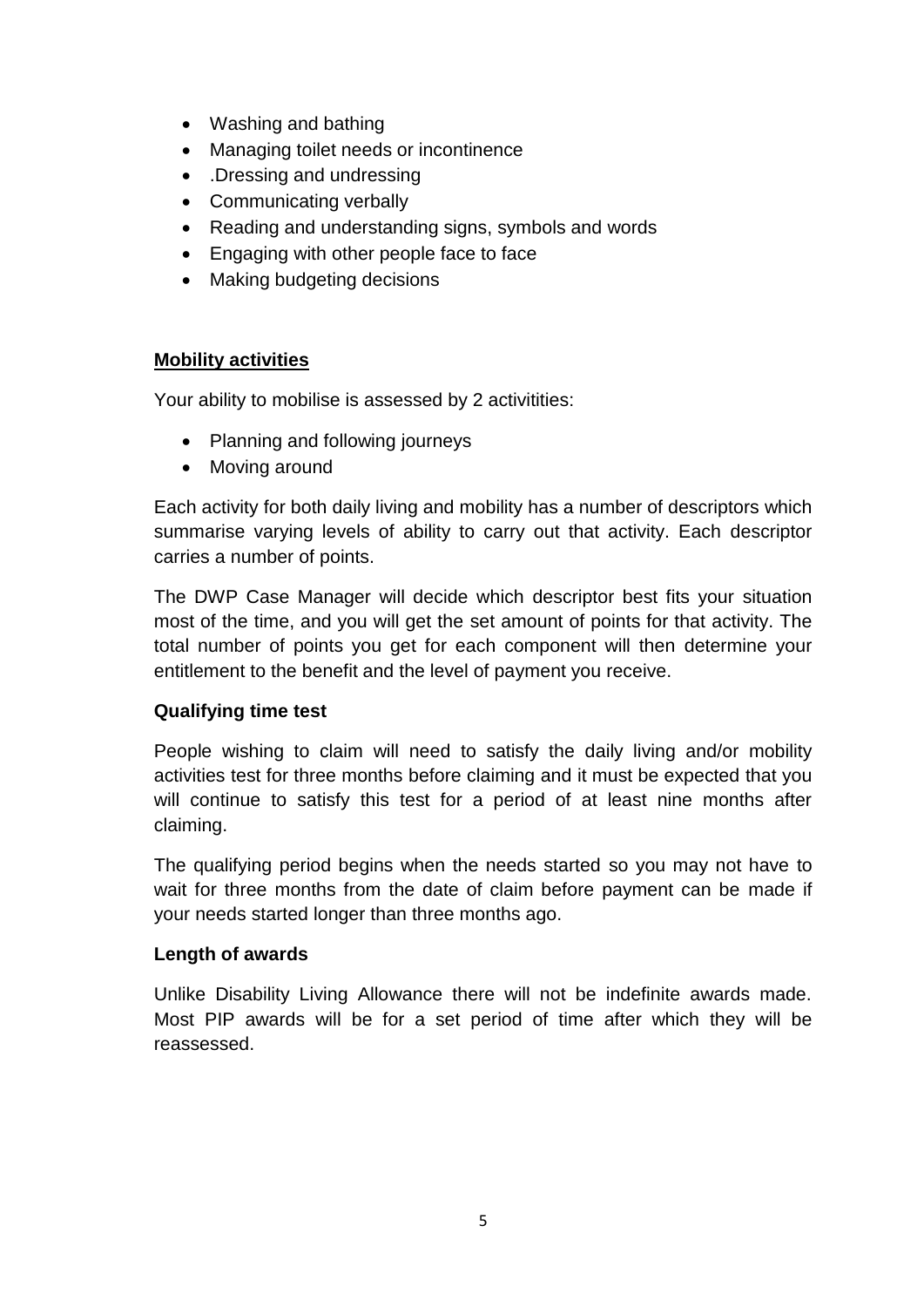# **What happens to existing DLA claimants?**

Existing claimants who receive Disability Living Allowance (DLA) will gradually be invited to claim PIP. Initially those invited first will be people whose DLA award ends, those whose child DLA ends or those who report a change of circumstances (such as their condition worsening). It will eventually include all claimants who receive DLA. This includes those with a DLA award for an indefinite period and those receiving DLA who became 65 on or after the  $8<sup>th</sup>$  of April 2013 when PIP was introduced. It is anticipated all existing DLA claimants will be invited to claim PIP by 2018 (this may be subject to change).

NOTE: the government anticipate less people will meet the stricter criteria for PIP than the old DLA so it is worth taking advice if you receive DLA before reporting a change of circumstances that will lead to a reassessment for PIP.

If you currently receive DLA, the Department for Work & Pensions (DWP) will contact you to see if you wish to make a claim for PIP. It is important to note transfers from DLA to PIP will not be automatic - you will have to make a claim.

When your existing award of DLA is due for renewal you will be contacted and invited to make a claim for PIP. If you decide not to make a claim for PIP your DLA will end. When you have been contacted and invited to apply, you will only get 28 days to make your claim. You will then go through the same process as claimants making a new claim for PIP. If your assessment is delayed you should still be able to continue receiving DLA pending the outcome of your PIP claim

# **How do you apply for PIP?**

There are usually 3 stages to be completed for a PIP claim – **a telephone call, a claim form and a face to face medical assessment.**

The telephone number to make an initial claim is 0800 917 2222. You can also visit www.gov.uk/pip

You will need to make the initial claim over the phone. The call will take around 20 minutes, during the call the DWP will collect basic information to check your identity including national insurance number, bank/ building society details, GP or consultants address, what hospitals you attend and you will also be asked about how your disability affects you.

# TIP: Make sure you have these details at hand when you call.

If you are not able to use the phone because of your illness or disability someone else can call on your behalf but you do need to be there so you can give your consent that the DWP can talk to them instead of you.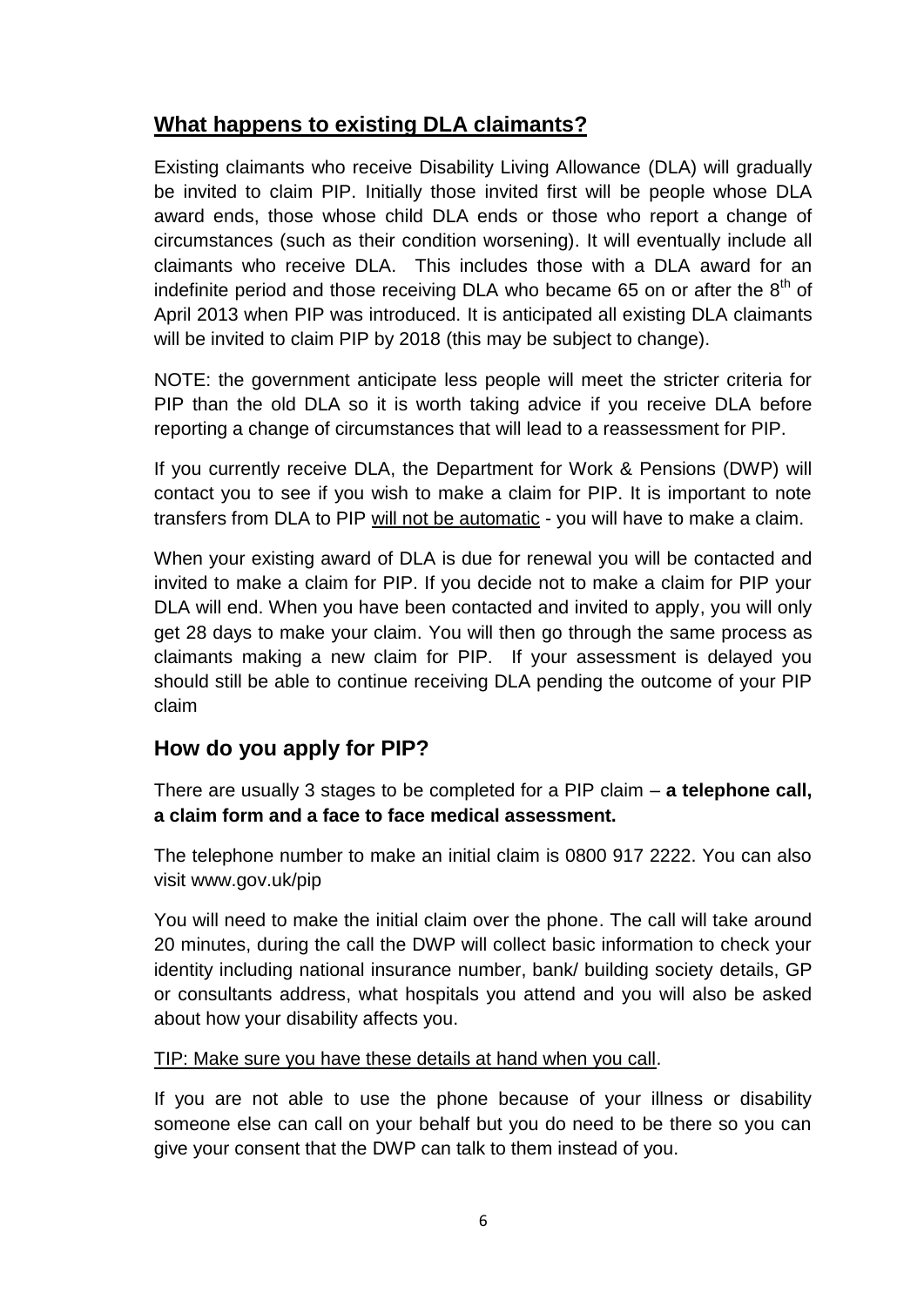Following the initial call you will then be sent claim form **PIP2** headed "**How your disability affects you.'**

There are strict time limits for returning the form. If you fail to return the form on time and you do not have a good reason for doing so, your claim will be refused and you will need to re-apply or seek advice from an advice agency.

TIP: It is advisable to keep a copy of your claim and make a note of when you returned your form to the DWP.

This is usually followed by an appointment letter to see a Capita medical assessor face to face.

# **Guidance on filling in the form**

The claim form has some useful notes for each question. It will remind you that if you are unable to complete an activity safely (in a way that is unlikely to lead to harm to yourself or others), to an acceptable standard and repeatedly (as often as is reasonably required) within a reasonable time (not more than twice as long as average), you need to tell them this.

It"s really important that you explain if activities take a long time and if you need to keep resting either during the activity or afterwards. You may be able to do an activity such as getting dressed and undressed but it takes you a long time, leaving you completely exhausted, drained and experiencing a worsening in your symptoms. Therefore, although technically you can do the activity, you are not able to do it in the way laid out above.

Each question has a series of tick boxes plus a blank text box in which you can add further detail and clarify your answers. It is important that you provide plenty of detail in the text box. This is your opportunity to give a detailed and accurate account of how your condition affects you.

When you start completing the claim form, look at our examples for each question; also look at the descriptor that relates to the activity. We have included the descriptors at the end of this guide (p21). This will show you how you are being assessed and the points that you can score for an activity.

It can take time to complete the form and you will probably need to do a little at a time but be aware of the deadline for returning it.

TIP: Many people underestimate their problems and have adapted to manage everyday life within their limitations. It is useful to keep a daily **diary** which will show the help required or frequency of your needs.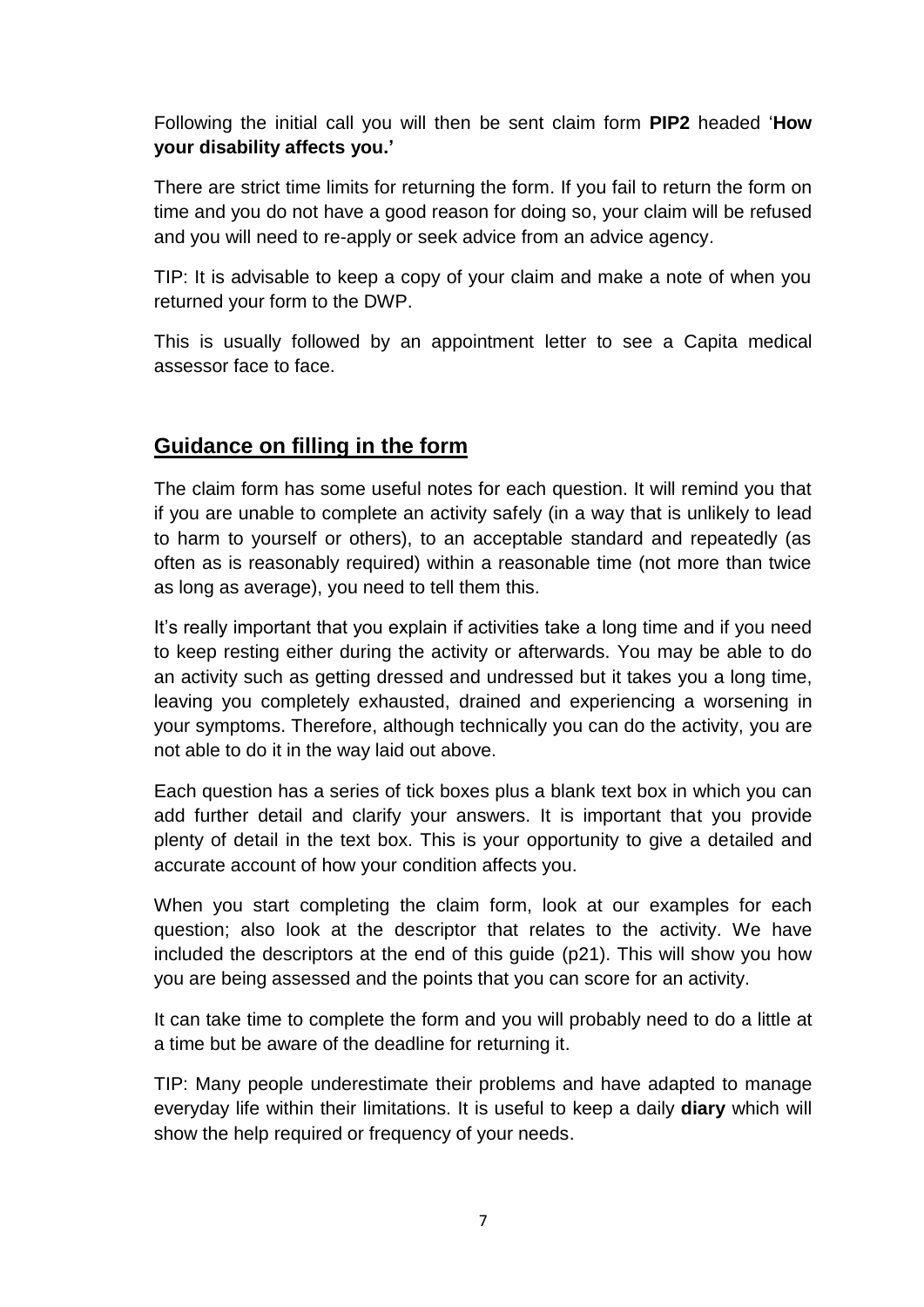When answering each question, think about the symptoms that cause you to have problems with it. Describe the problems that you have in carrying out the activity and give any examples that you think may be relevant.

# **Aids and adaptations**

The assessment will look at the use of aids and adaptations which according to DWP legislation, means "any device which improves, provides or replaces your impaired physical or mental function." This includes walking aids such as a wheelchair or stick, and domestic items that help you prepare food or enable you to deal with your personal care.

You can score points if you use an aid or adaptation and it is accepted that you need to use this as a result of your illness or disability. And you are unable to use it without the help from another person.

You may lose points if it is decided that you do not need help from another person if you use an aid or adaptation that replaces an impaired function.

Carefully consider any help you may need even when using an aid/adaptation or if you have tried aids that have not helped remember to record this information and why on the form.

# **Tick boxes and blank boxes**

When completing the form you will see that each question has a series of tick boxes think carefully about the tick boxes. You may find that in some sections you need to tick the No" box, while in others your chose the "Yes" or "Sometimes" box.

Each section has a blank box. The blank box is to add relevant details about your illness and disabilities. Use the blank boxes to give as detailed an account as possible about the difficulties that you have with the activity you are being asked about.

# **How do the descriptors work?**

There are rules to take into account fluctuating conditions. For a descriptor to apply, an individual must meet that descriptor for more than 50% (majority) of the days in a one year period.

If two or more descriptors are met for more than 50% of days, the highest scoring descriptor will be chosen. If no descriptors apply for more than 50% of days but when taken together two or more scoring descriptors are met on more than 50% of days, the one that applies for the greatest amount of that time will be chosen.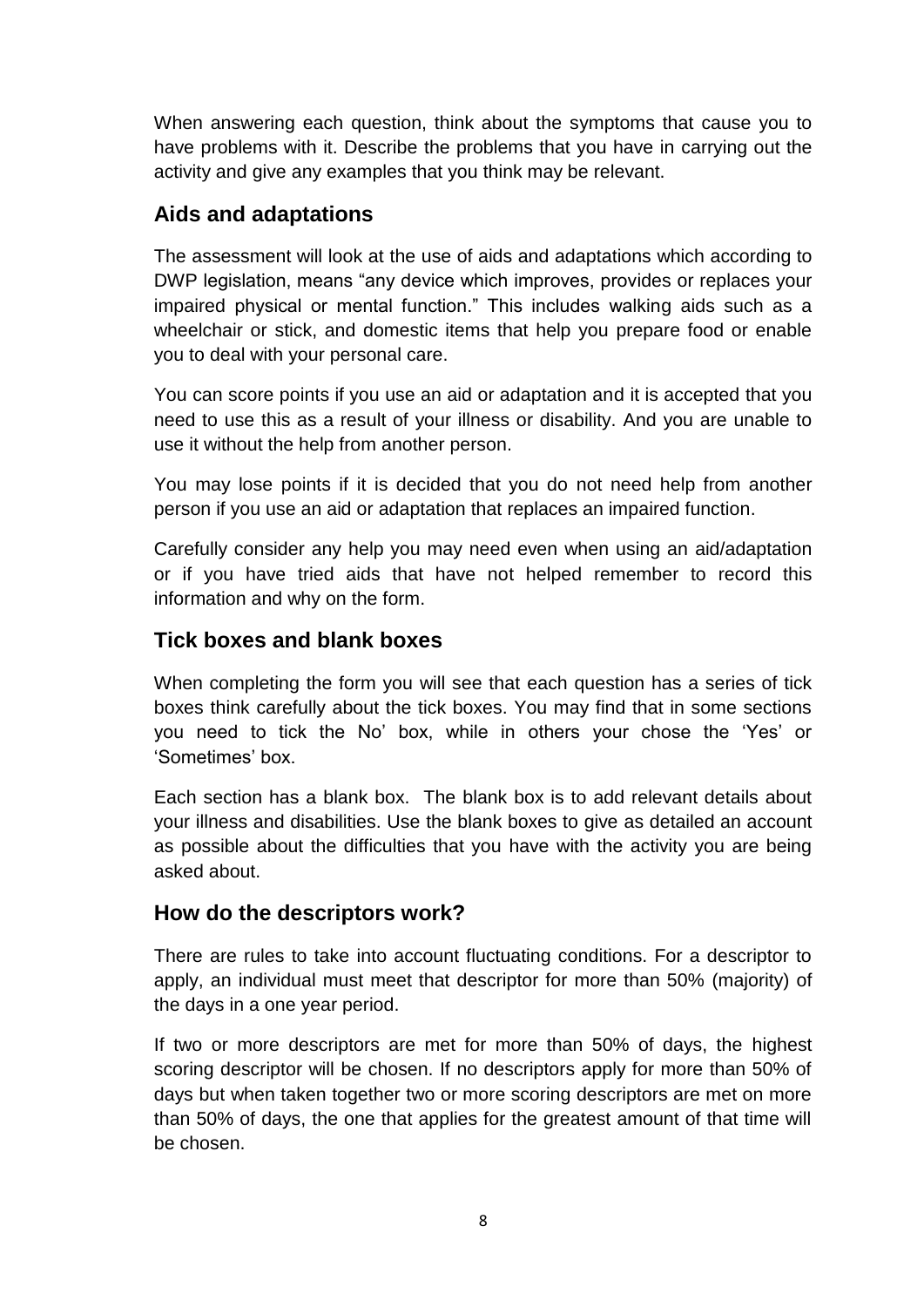To get both the daily living and mobility component you would need to score at least eight points in both sections (ie a total of 16 points.) You can only score once in each activity so only the descriptor with the highest points that applies to you will be awarded from each activity.

# **How do you complete the form? (page by page guide)**

This section of the guide will help you to complete the form step by step in more detail.

Make a list of any medical evidence you will be sending with the form.

# **Daily living activities**

**Q1**. **Please tell us who are the professional(s) best placed to advise us on your circumstances.** For example, a GP, hospital doctor, specialist nurse, community psychiatric nurse, occupational therapist, physiotherapist, social worker, counsellor, or support worker.

TIP: It is advisable to speak with any of the people that you list here before filling out the claim form to tell them that you are claiming, update them on your condition and to inform them that the DWP may contact them about you.

The DWP may contact some of the professionals that you put on the form so you may want to consider asking the most relevant person to write a letter to support your claim.

#### **Q2**

# **a. Please use the space below to tell us:**

# **What are your health conditions or disabilities, and approximately when each of these started?**

List all your conditions here and also list your symptoms. For example "arthritis in both knees is very painful and I can"t walk far, it causes them to give way and I fall."

# **Q2**

# **b. Tell us about any:**

**Tablets or other medication you're taking or will be taking, any treatments you're having or will be having, such as chemotherapy, physiotherapy or dialysis, regardless of whether NHS or private, and** 

**• please include information on any side effects these have on you.**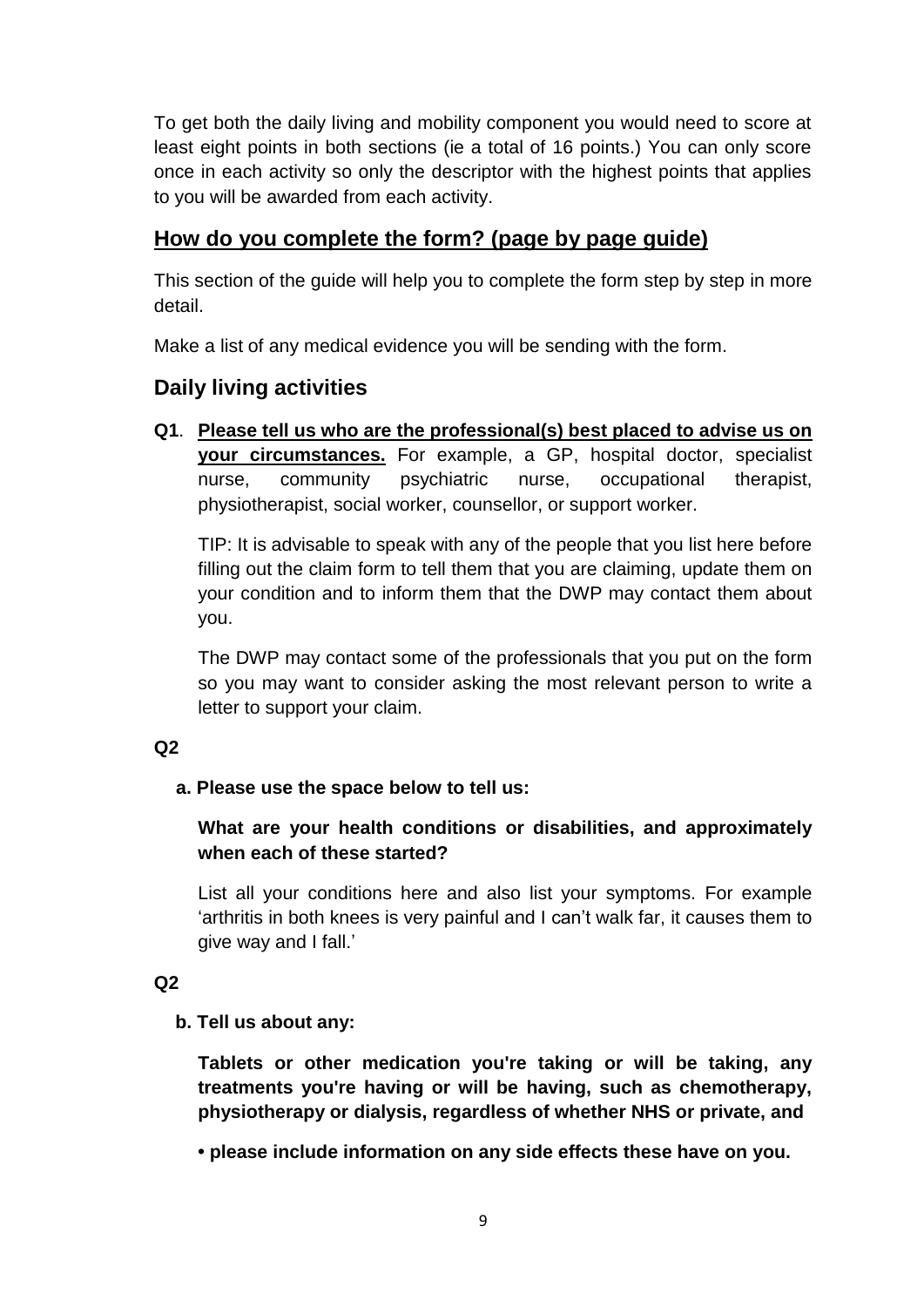This is self-explanatory - list any medication that you take and any side effects that you experience. If you do not take medication that may help because you have had adverse effects from medication in the past it is worth explaining this here.

TIP: If you have a printed prescription list you can attach it here.

Questions 3-15 are about how your conditions or disabilities affect your ability to carry out certain day to day activities. Each of these questions relates to an activity in the daily living or mobility test so should be answered carefully and thoroughly.

# **Q3. Preparing food**

- **a) Do you use an aid or appliance to prepare or cook a simple meal?**
- **b) Do you need help from another person to prepare or cook a simple meal?**

# **Q3) extra information**

This activity looks at your ability to prepare a cooked main meal for one person. The form and guidance notes tell you what kinds of activities they are assessing.

When completing this question you need to include problems with preparing food and list any incidents that have happened in the past causing a risk.

In this context prepare means making food ready for cooking or eating. This can include things like washing, peeling and chopping food. In your answer you need to explain any difficulties with cooking a meal. It may be that you are never able to cook or you may not be able to do all the tasks involved in cooking. Perhaps you only rarely manage to cook or you may only be able to cook on some days of the week.

It may be that you are too exhausted and unwell to set about preparing and cooking a main meal at all and this would need to be explained on the form. You may be able to do it but only with discomfort or pain or you may not be safe to do it.

If preparing food causes discomfort, explain what causes the discomfort and why. For example 'chopping vegetables causes pain in my hands and wrists due to arthritis and I cannot grip things".

Do you have a mental health problem that affects your concentration or memory. It may not be safe for you to prepare a meal.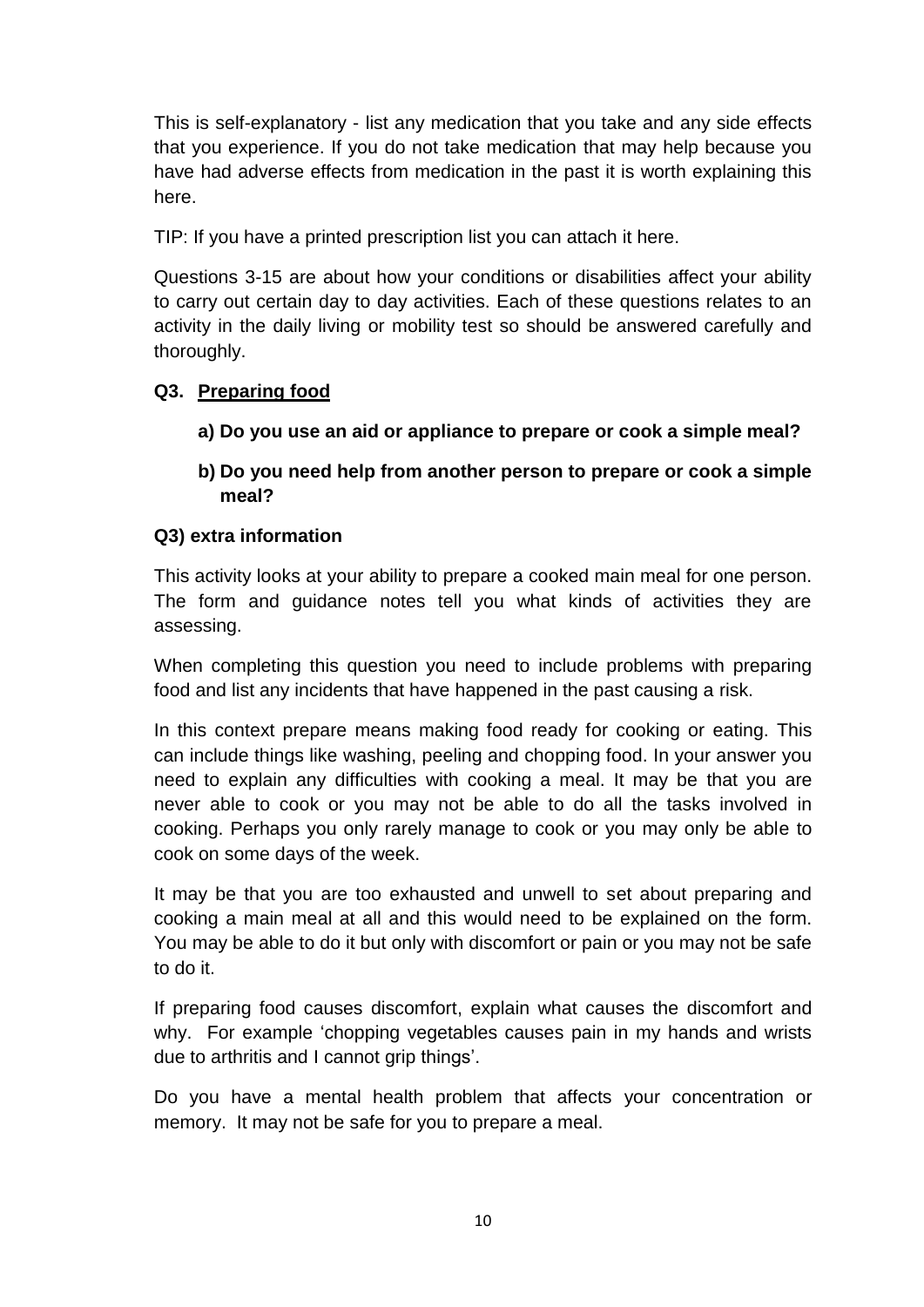Make sure that you include any problems and examples with forgetting pans, timing things and concentrating to cook a meal. If it takes a long time to do this activity because you need to keep stopping and resting include this in the form.

If you can do it sometimes but feel unwell afterwards, explain why. You may notice an increase in your symptoms or have to rest for a prolonged period after carrying out part or all of this activity.

# **Q4. Eating & Drinking**

- **a) Do you use an aid or appliance to eat and drink?**
- **b) Do you use a feeding tube or similar device to eat or drink?**
- **c) Do you need help from another person to eat and drink?**

This activity considers your ability to eat and drink. Think about whether your ability to regularly eat and drink is affected by your illness or the medication you take. Do you often miss meals or forget to eat or drink? Do you binge eat or purge? Does your medication cause tremors or spasms which make eating or drinking alone difficult? Do you need someone to remind, prompt, supervise or assist to ensure to eat and drink?

Do you have a mental health issue and you need help with motivation to eat, if you are feeling too exhausted and ill to eat? Are you unable to feed yourself and need help tube feeding? If you are unable to bring food to your own mouth and need someone to help you. Describe the process of eating and how long it takes. Do you avoid food and need prompting to take nutrition?

If you use any aids to help you eat and drink mention this in this section and any help you need to use them.

# **Q5. Managing treatments**

- **a) Do you use an aid or appliance to monitor your health conditions, take medication or manage home treatments?**
- **b) Do you need help from another person to monitor your health conditions, take medication or manage home treatments?**

# **Q5) Extra information**

This activity considers your ability to monitor any health conditions, to manage your medication and to cope with treatments.

Are able to take your medication without help, do you forget to take tablets and need prompting. Can you detect changes in your health condition and to manage treatments? Do you need help with physiotherapy?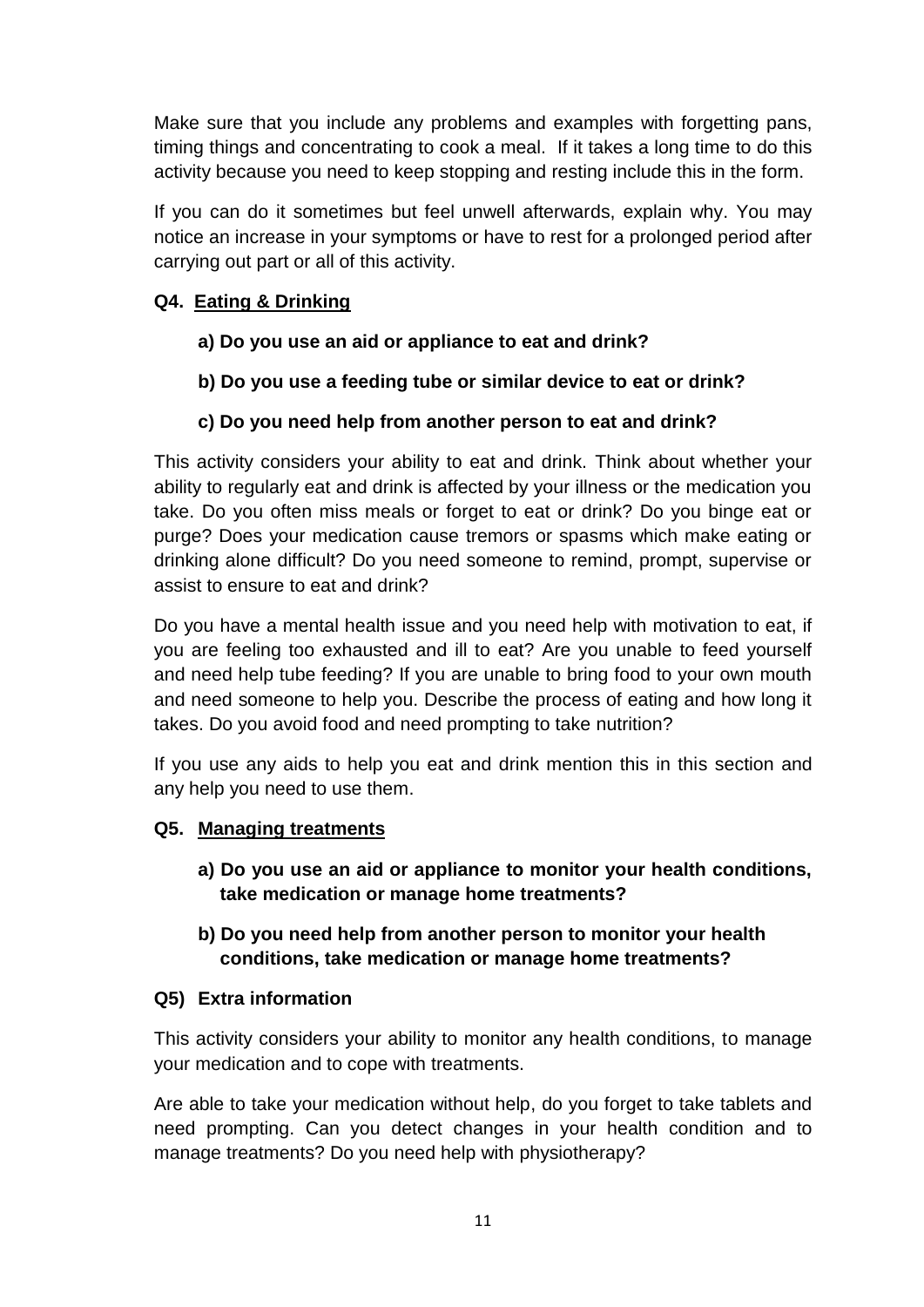Think about whether you are able to monitor fluctuations in your own mental health or physical problems. Can make appropriate changes or seek help to avoid becoming more unwell. Also consider your ability to manage your own prescribed medication or home therapies (such as relaxation techniques or physiotherapy)

Do you know when you are becoming unwell? Do you need a pill organiser to remind you what medication to take? Does someone need to supervise you to ensure you take the correct amounts of prescribed medication? Do you need any special adaption to manage treatments?

Describe why you need the help and what happens if you do not get the help that you need.

# **Q6. Washing and bathing**

**This activity is about your ability to wash and bathe and to use a bath or shower.**

**a) Do you use an aid or appliance to wash and bathe yourself, including using a bath or shower?** 

# **b) Do you need help from another person to wash and bathe?**

#### **Q6) Extra information**

If you can"t wash or bathe due to exhaustion or feeling too ill explain this. If you have any problems with washing yourself, because of problems with grip or pains that make holding soaps or reaching certain parts of your body hard.

Perhaps you get dizzy and standing up in the shower or getting out of the bath could be dangerous. If you ever faint and have fallen explain when and how.

Do you neglect yourself and need prompting to wash and bathe?

Think about whether your ability to regularly wash and bathe is affected by your illness or the medication you take. Do you often lack the motivation to wash or bathe? Do you need to sit down in the shower because your medication causes light-headedness? Do you need someone to remind or assist you to wash or bathe?

Describe the problems that you have with this activity and any help that you require, including help with aids or adaptations.

#### **Q7. Managing toilet needs**

**This activity considers the ability to get on and off the toilet and to clean yourself afterwards.**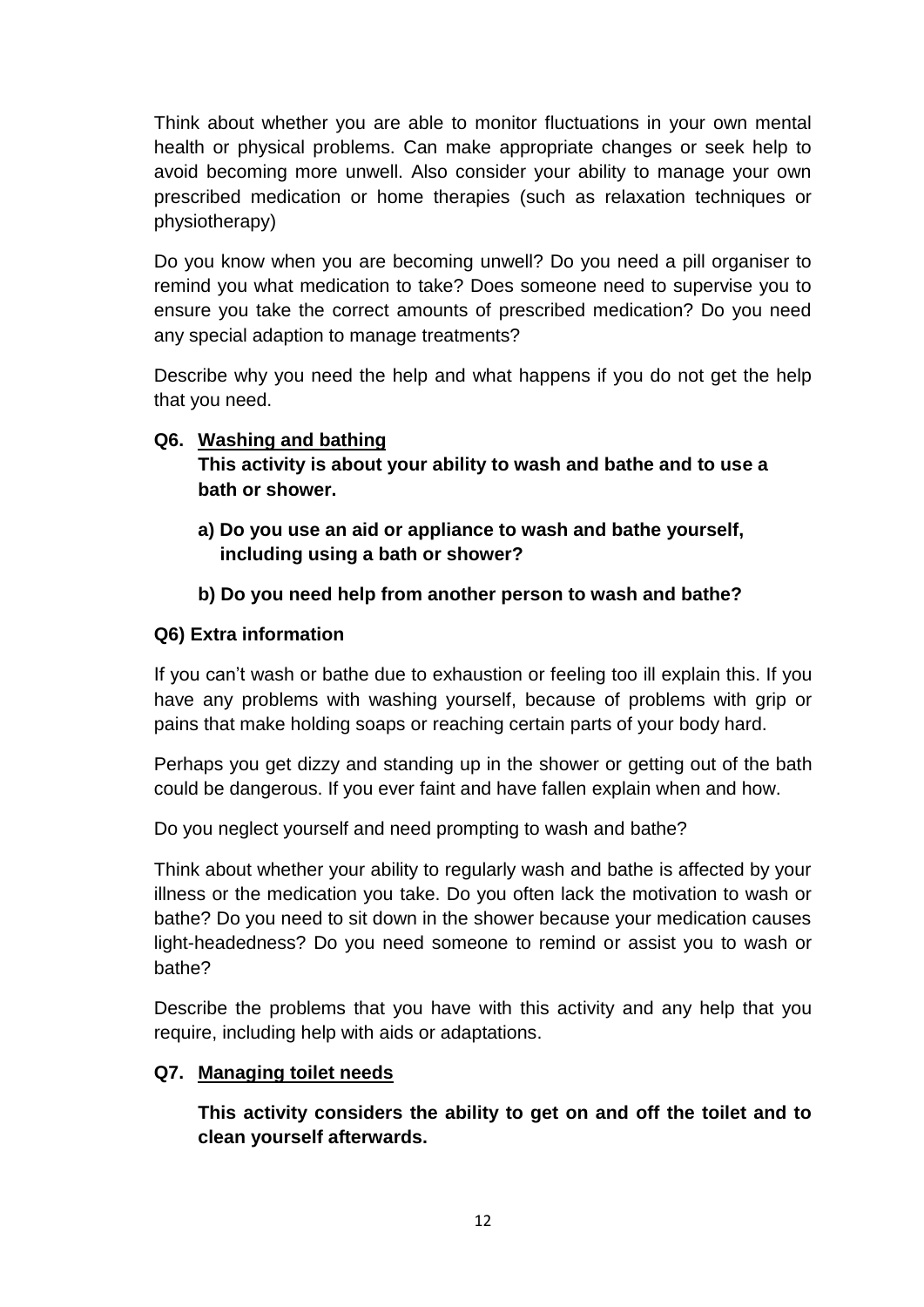#### **a) Do you use an aid or appliance to go to the toilet or manage incontinence?**

# **b) Do you need help from another person to go to the toilet or manage incontinence?**

# **Q7) Extra information**

It will not be common for people to score in this section solely due to a mental illness. It will be possible in some cases if your illness or medication causes incontinence. If you have a physical health issue as well as mental illness that affect your ability to manage toilet needs you may score points.

Explain any problems with getting on and off the toilet and adjusting your clothing. Give examples of any accidents where you have been unable to get to the toilet quick enough due to your illness.

# **Q8. Dressing and undressing**

# **a) Do you use an appliance to dress or undress?**

# **b) Do you need help from another person to dress or undress?**

# **Q8 Extra information**

This activity looks at your ability to dress and undress yourself.

Do you not want to get dressed or undressed due to exhaustion or feeling too ill? Do you have any problems with dressing yourself because of problems with grip, muscle weakness or pains that make reaching or bending difficult?

Think about whether your illness affects your ability or motivation to dress yourself. Do you need someone to prompt you to get dressed or undressed?

Do you find it difficult to determine what clothing is appropriate for the time of day or weather conditions? Are you able to keep your clothes clean so that you are able to dress appropriately?

Maybe you are not able to wear the clothes that you would like anymore as you need items that can be pulled on easily without buttons and zips. Do you often stay in your nightclothes to conserve your energy or due to depression.

If you can do this activity but it takes a long time and increases your symptoms me. You may need to keep resting whilst dressing or undressing or afterwards.

Describe the problems that you have with this activity and any help the help you need.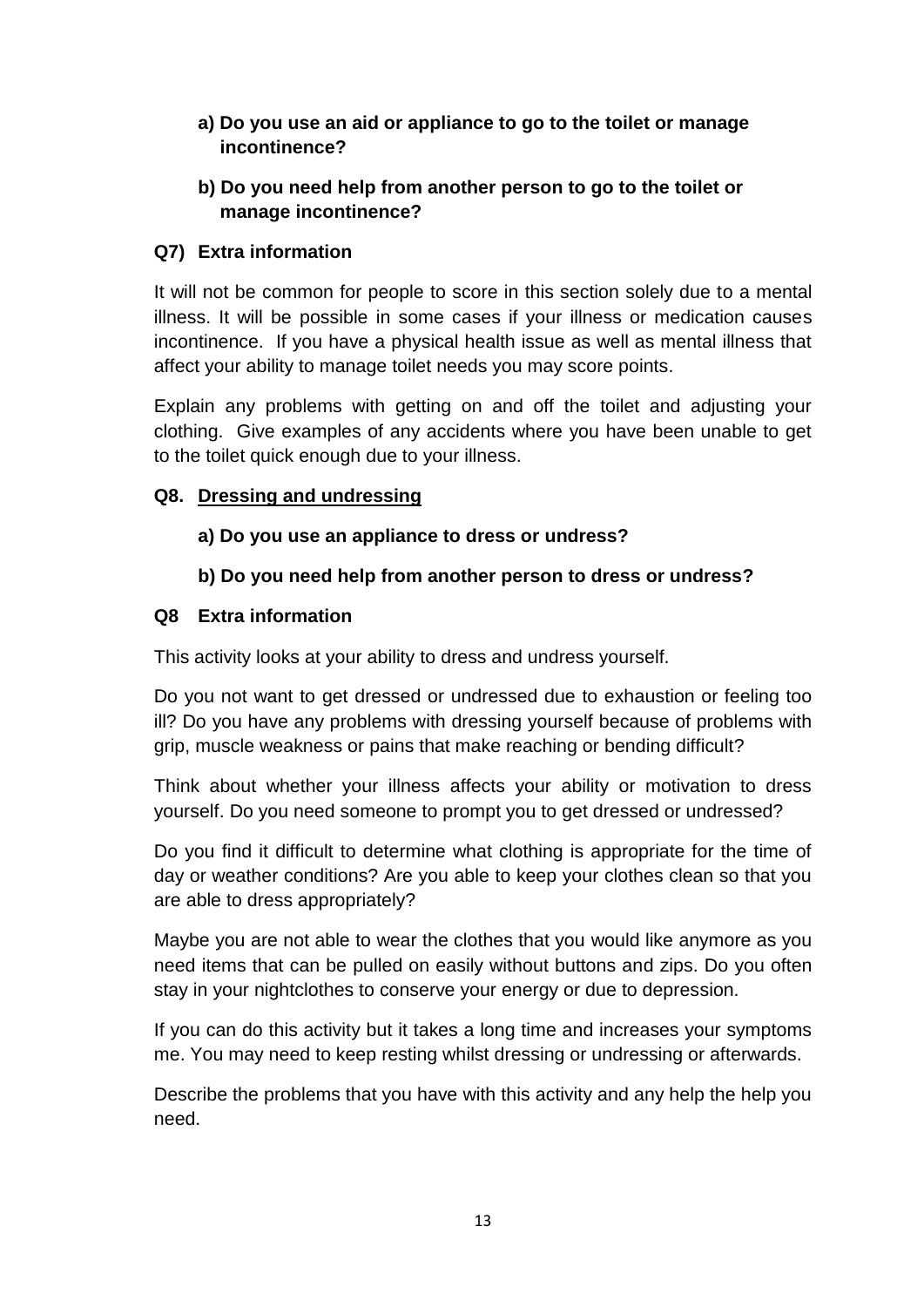## **Q9. Communicating**

- **a) Do you use an aid or appliance to communicate with others?**
- **b) Do you need help from another person to communicate with others?**

#### **Q9) Extra information**

This activity considers your ability to communicate verbally and includes your ability to understand what someone is saying and be understood by someone else.

In the context of the descriptor communication support means support from a person who is trained or experienced in communicating with people with specific communication needs, for example a sign language interpreter

NOTE: this does not include interpreter support for other languages such as Gujarati.

Think about whether your illness or the medication you take makes it difficult for you to be understood by, or understand other people when you are talking. Is it hard for you to keep your train of thought when you are speaking to people?

Do you get easily confused when someone is explaining things to you? Do you use an aid or appliance such as hearing aid or electro larynx?

It could be worth including information here about the effect communication has on you. Consider whether talking and listening has an effect on your health. Do you feel exhausted after conversations or as a result of having to listen and take in information? Perhaps you have to time when you can have conversations and plan them into your day-for example maybe you are only able to communicate effectively in the mornings and need to rest afterwards. Perhaps there are times when you are simply too unwell to communicate with other people. Do you put off making phone calls due to your illness? Do you have poor concentration and cannot follow conversation?

# **Q10. Reading**

- **a) Do you use an aid or appliance other than spectacles or contact lenses to read or understand signs, symbols and words**
- **b) Do you need help from another person to read or understand signs, symbols and words?**

# **Q10) Extra information**

This activity is about your ability to read and understand written signs, symbols and words in your own language.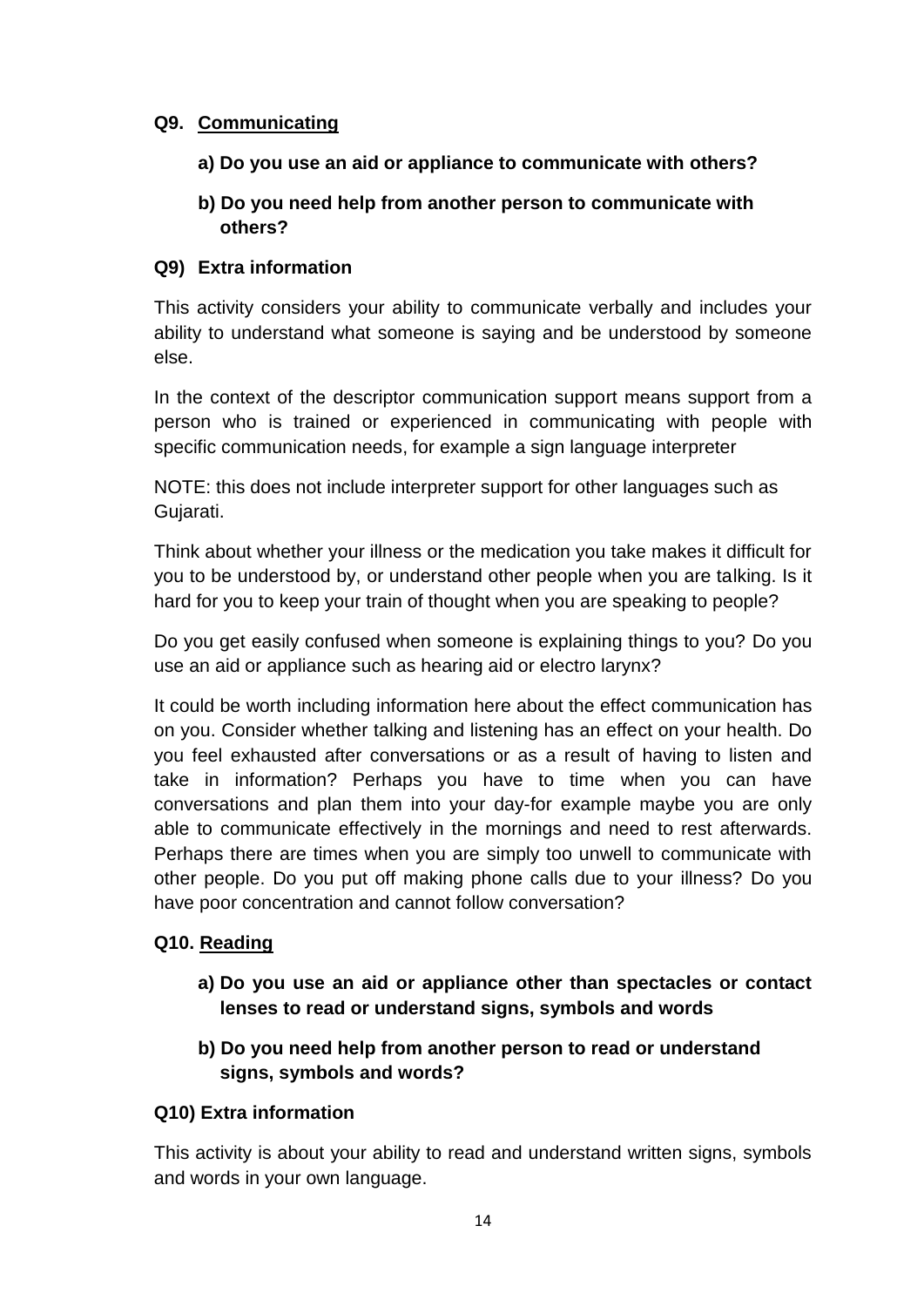Think about whether you illness affects your ability to read signs, symbols and words?

Are you able to read and understand the post you receive, for example your gas bill or bank statement?

Can you follow simple written instructions for example the guidance on your medication which explains how much and when you should take it?

As a result of your illness you may struggle cognitively with taking in and understanding information.

Describe the problems you have and the help you need?

# **Q11. Mixing with other people**

- **a) Do you need another person to help you to mix with other people?**
- **b) Do you find it difficult to mix with other people because of severe anxiety or distress?**

#### **Q11) Extra information**

This activity is about your ability to get on socially with other people when you are face to face.

Think about how your illness affects your ability to deal with people face to face. Do you socialise with other people? If not, why not? What happens when you do? Do you have any physical symptoms such as sweating or an increased heart rate?

Describe any problems such as extreme fatigue or poor concentration. Do you have difficulty following what people are saying to you or understanding them and responding appropriately.

If you become anxious in social situations you could describe this here. Perhaps you are not able to engage in social situations, reliably and repeatedly even if you can do so some of the time. As a result of your illness you may have lost confidence in dealing with these situations and may even avoid them due to the effect that they have on you. Explain how you feel.

# **Q12. Making decisions about money**

- **a) Do you need someone else to help you to understand how much things cost when you buy them or how much change you'll receive?**
- **b) Do you need someone else to help you to manage your household budgets, pay bills or plan future purchases?**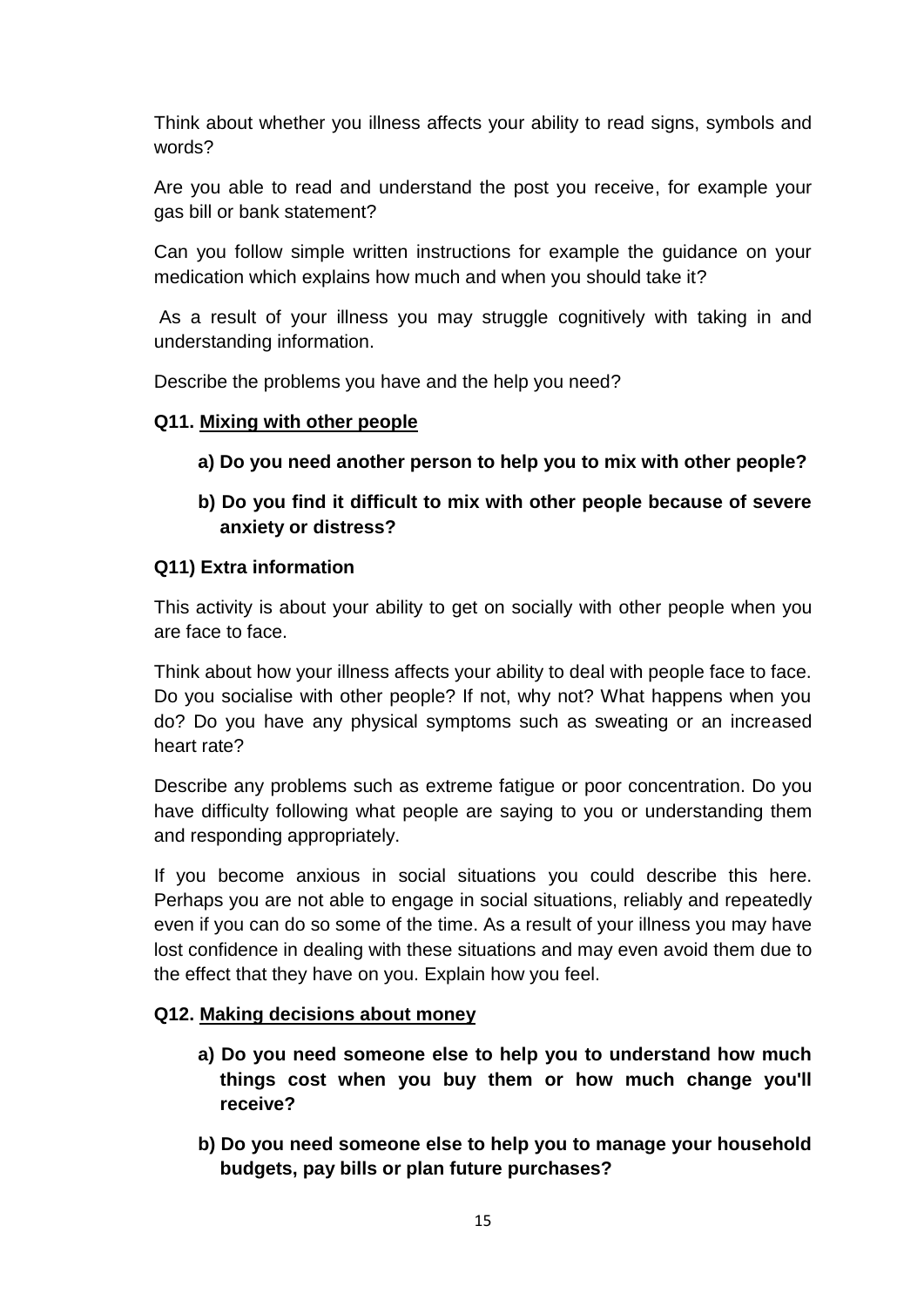#### **Q12) Extra Information**

This activity is about your ability to deal with your money.

This activity considers your ability to make everyday budgeting decisions, such as buying items from a shop or paying bills.

Simple budgeting decisions are defined as being able to calculate the cost of goods and change required following the purchase.

Complex budgeting decisions are defined as the ability to calculate household and personal budgets, managing and paying bills and planning future purchases.

Think about whether you illness affects your ability to manage your money, bills and everyday financial transactions.

Do you need help to ensure all your bills are paid and you have enough money to buy essential items such as food?

Does your illness make you overly generous with your money? Do you give money away without realising?

Do you need someone to go to the shops with you to help you with making payment and getting the right change? Do you get confused by the different amounts of money? Do you forget that you have paid for items?

Do you become overwhelmed and find it hard to make decisions about budgeting? Do you become exhausted dealing with paperwork and bills and need help with managing this?

# **Mobility activities**

#### **Q13. Going Out**

- **a) Do you need help from another person to plan a route to somewhere you know well? Or do you need another person, guide dog or specialist aid to help you get there?**
- **b) Do you need help from another person, guide dog or specialist aid to get to a location that is unfamiliar to you?**
- **c) Are you unable to go out because of severe anxiety or distress?**

**Q13) Extra information**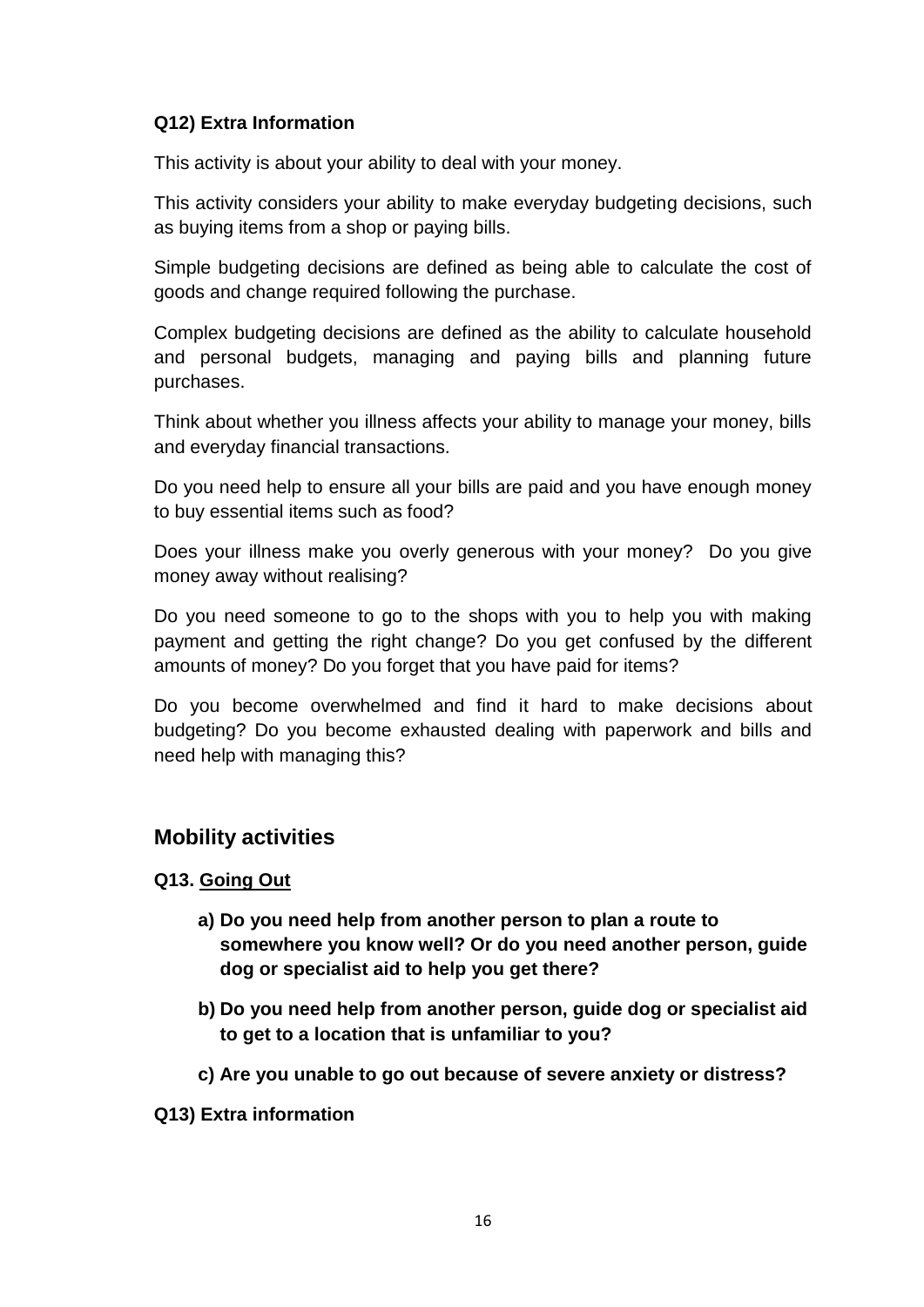This activity considers your ability to plan and follow the route of a journey. It covers mental distress caused by making a journey and planning a journey. It also covers your physical and sensory ability to manage the journey itself.

If you are not capable of using public transport, you should not be considered able to plan and follow an unfamiliar journey alone.

Think about whether your illness affects your ability to get to places. Can you go places that you are familiar with? Do you struggle to go somewhere new?

Are you capable of using public transport? Do you need someone with you when you leave you home? How does going out and making a journey make you feel?

If there was a disruption to a journey you have planned would you be able to carry on with your journey? Do you never leave your house or familiar environment? Why not? What would happen if you did?

Do you experience anxiety or panic attacks? Describe how you feel or what happens when you feel anxious or have a panic attack? Do you experience both emotional and physical symptoms.

Do you feel overwhelmed in noisy environments and are you noise or light sensitive? Do you avoid environments that are too crowded or noisy.

Does your condition mean that you get confused and disorientated when you are out? Do you sometimes feel so ill when out that you need someone to take you home?

Does it help you to have someone with you to ensure your safety and help you manage any feelings of anxiety?

# **Q14. Moving around**

- **a) How far can you walk taking into account any aids you use?**
- **b) Do you use an aid or appliance to walk?**
- **c) Do you use a wheelchair or similar device to move around safely, reliably and repeatedly and in a reasonable time period?**

# **Q14) Extra information**

This activity is all about your ability to physically move about. The DWP say that this activity should be judged in relation to the type of surface normally expected out of doors such as pavements and kerbs.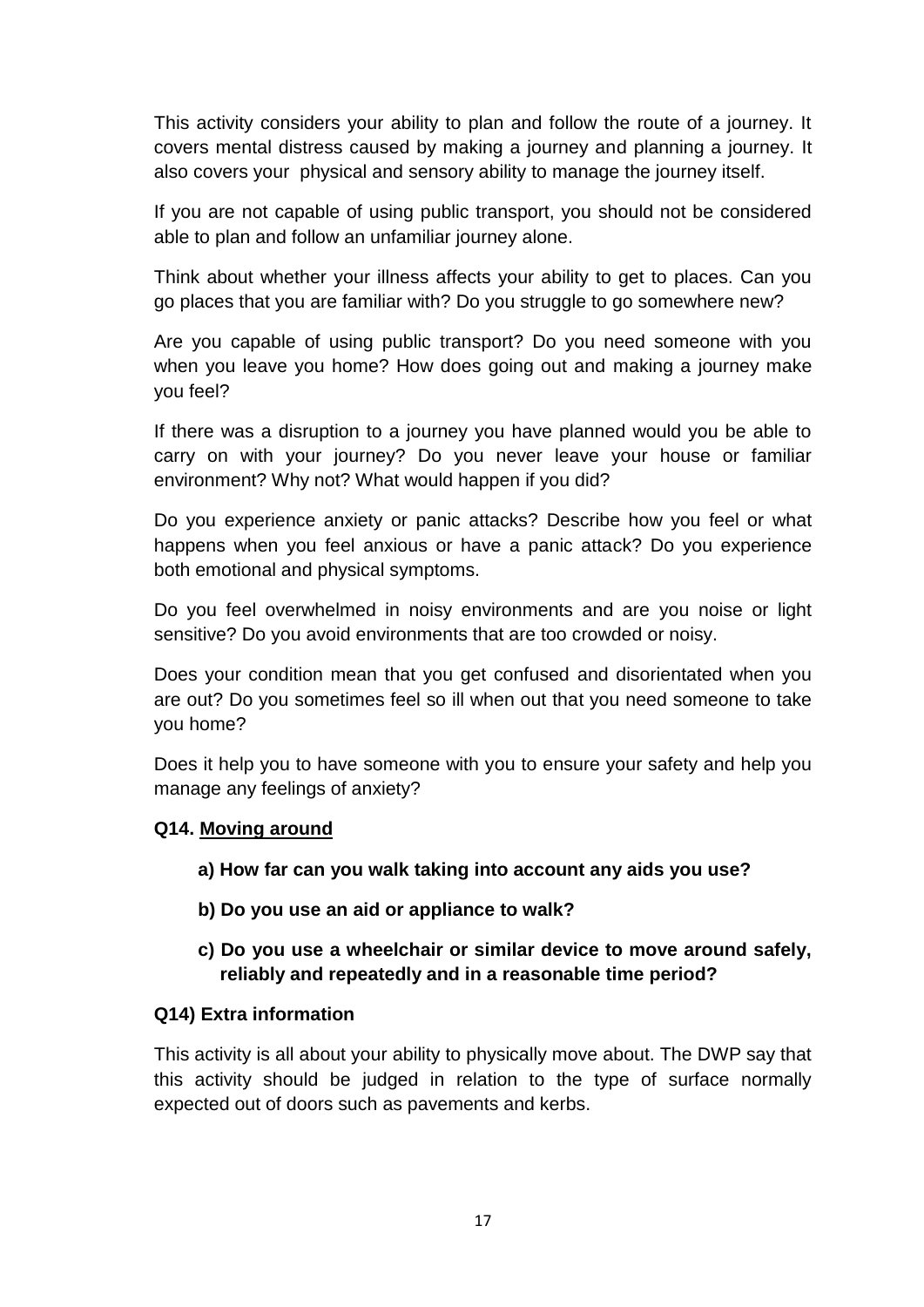Before completing this section, look at the descriptors for this activity. Remember to take into account issues such as safely, reliably and repeatedly and whether you can walk the distance in a reasonable time period.

It should be your ability to move around without severe discomfort such as pain, breathlessness or fatigue that is assessed.

For example, if you can walk 20 or 50 metres but only with discomfort and you cannot do so reliably or repeatedly you may want to tick the box stating that you can walk less than 20 metres or the between 20 and 50 metres box.

You can then explain in more detail about the problems that you have with walking, in the other information section below. Tell them about how far you can walk before you experience issues like pain, severe discomfort, fatigue, breathlessness, muscle weakness etc. You also need to explain if you are not able to walk repeatedly and reliably.

You may be able to walk a short distance but this exertion may then cause an increase in your symptoms and may result in you needing complete bed rest for several hours and this should also be taken into account when you claim is assessed.

If you use a wheelchair to cover the distance in Q14a and can only cover this distance by wheelchair then you should score the points for the activity. A stick may help with balance problems but would not help with levels of exhaustion and fatigue. It may be that it is not possible to use a stick due to pains in the hands or arms or because of muscle weakness or lack of grip in the hands. If an aid would be useful it does not discount you scoring here so have a careful look at the descriptors and think about exactly what you want to say.

# **Q15. Additional information**

This section is for information that has not been covered elsewhere on the form, summarise any important points that you wish to reiterate or give some background information about your condition and how it limits you.

If you are supplying extra supporting evidence make sure it is up to date and attach it to the form.

It may also be helpful to send copies of other medical documents, such as your care plan, a prescription list, details of any therapies you are undertaking and any other medical documents you may have. Photocopy any supporting evidence. If you can provide evidence that clearly demonstrates that there is limited or severely limited ability to perform the specified activities, it is possible for a decision to be made without a face to face assessment.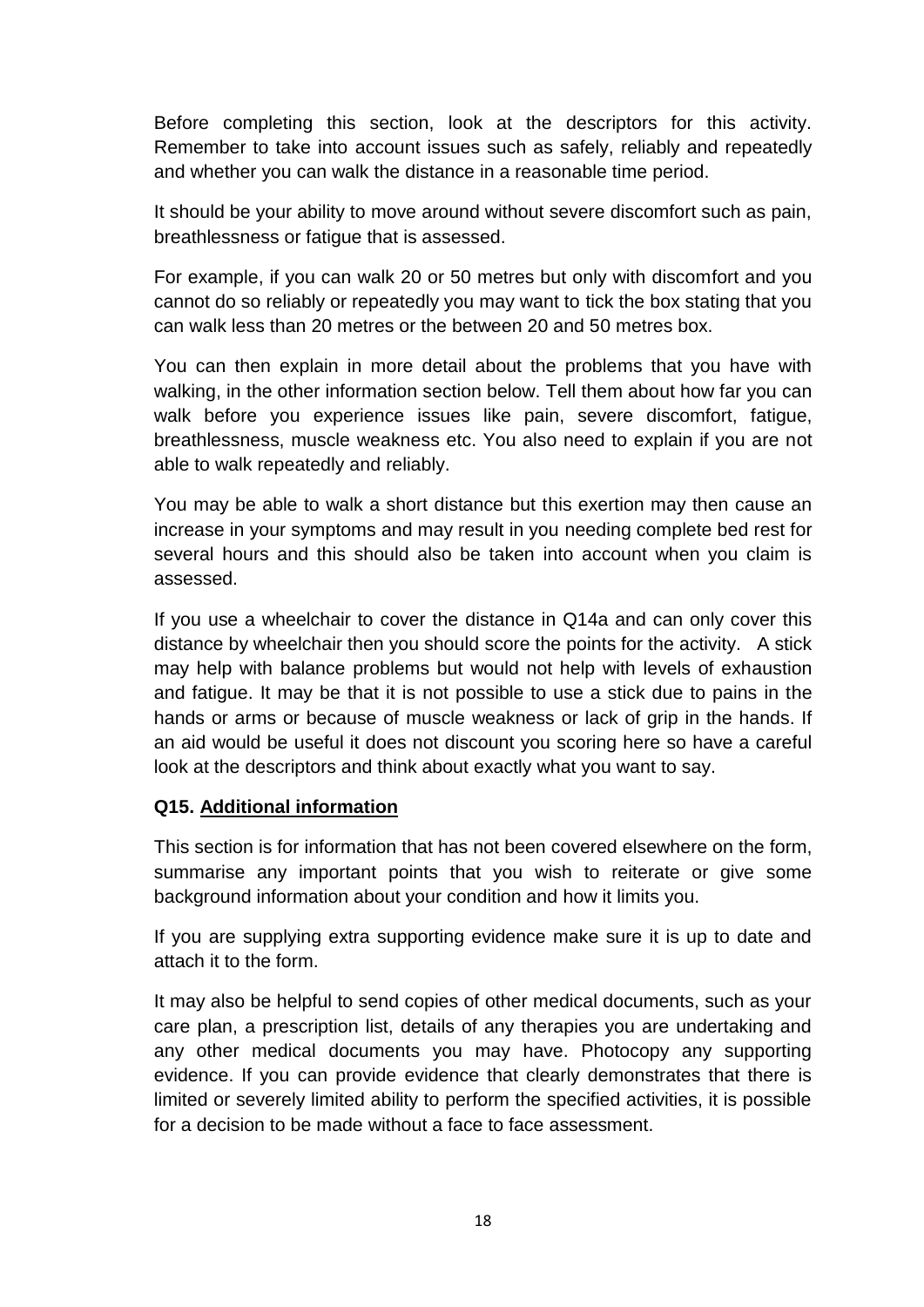Make sure you check the information is accurate, all the relevant evidence is attached and sign the declaration before sending the form.

# **What happens next?**

You will be contacted to arrange a face to face consultation with a health professional. You'll be able to take someone with you. If you sent in supporting medical evidence information it may be decided that a consultation is not be needed.

If you have difficulties with attending a face to face medical you need to inform the DWP. FOR EXAMPLE if traveling and having to participate would cause a worsening in your symptoms you need to let them know. If you are unable to get there for health reasons you can ask for a home visit and should provide a medical letter confirming this for a better chance of a home visit being granted.

# Face-to-face medical assessments

Capita have been employed to carry out face to face medical assessments at an examination centre in Leicester.

You can request a home visit on grounds of your disability but they can ask for a letter from your doctor confirming you are unable to attend.

# What happens at an assessment?

Most people will be asked to attend a face to face assessment with a health professional. You can take someone with you such as a family member, friend or carer. If you do not attend without a good reason your claim can be rejected so if you cannot attend when you receive the appointment, telephone and explain why.

The healthcare professional will have read everything on your file (but not your medical notes) before beginning the assessment. They may ask you about a typical day, so it is useful to keep a diary

At the assessment the healthcare professional will ask you about your illness/disability and how you manage your daily life. They will ask questions about your daily routine covering the activities that PIP assesses. They will also observe you throughout the assessment. In some cases they may carry out a physical examination.

You should be asked about how your condition fluctuates and you may be asked about the pattern of your fluctuations and may be asked to state how many "good" and "bad" days you have. If you never have symptom free days it is important that you make this clear.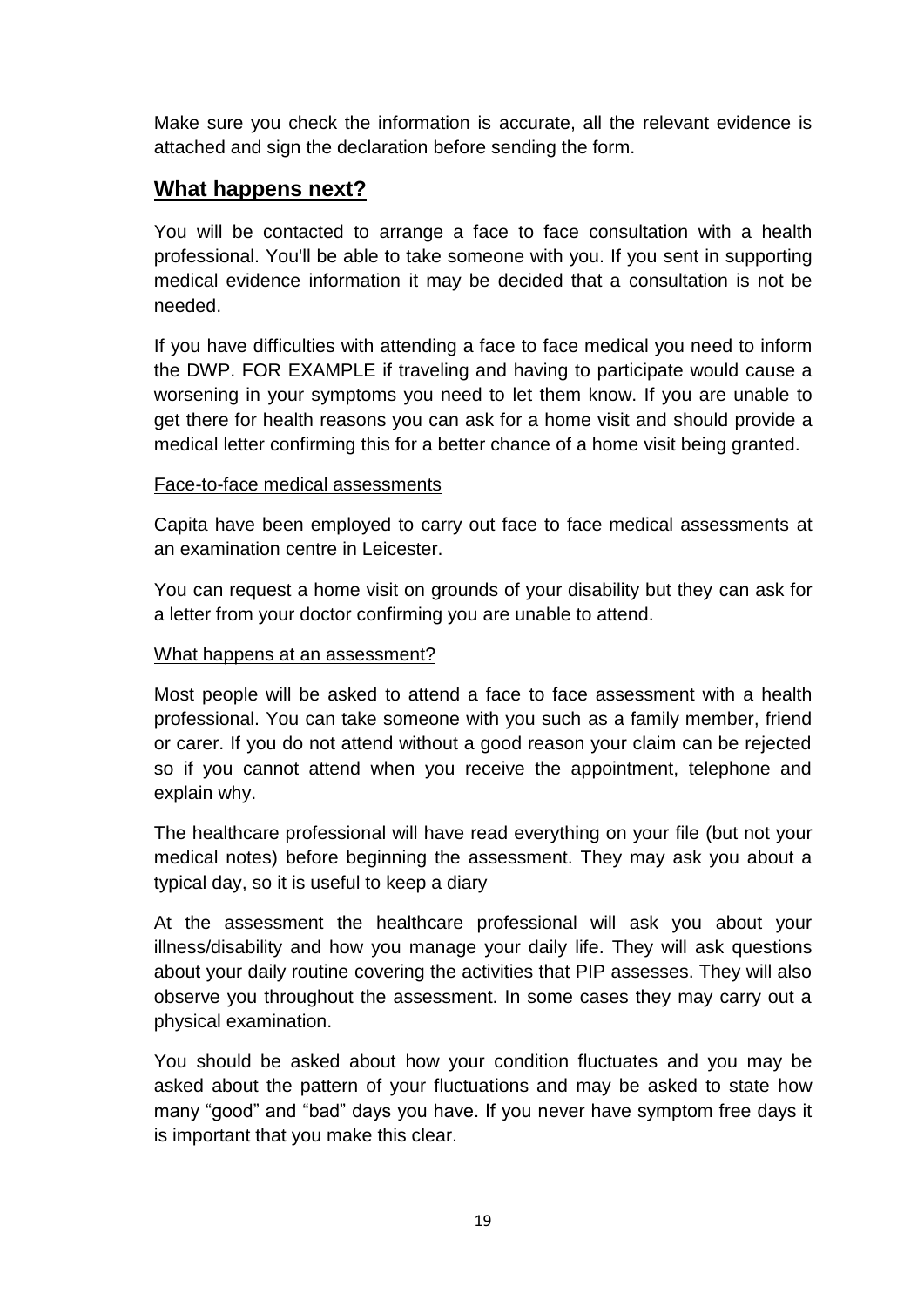Once a medical report has been completed and returned to the DWP, a case manager will review all the evidence to decide if you meet the criteria for an award of PIP.

Once they have reached a decision you will receive a decision letter telling you whether you have been awarded PIP.

#### Mandatory Reconsideration & Appeals

If you are not happy with the decision you have the right to request a mandatory reconsideration within one month of the date at the top of the decision letter. If the decision is not changed, you will receive a mandatory notification letter explaining why. You will then need to submit this letter with the appeal form SSCS1 (this can be downloaded from HM Courts & Tribunal Service website) to the Tribunals service address on the form, again within a month of the date of the decision.

At this stage it is important to seek advice as you may need help to gather evidence and put your case forward at the hearing. It is recommended that you opt for an oral hearing where you attend in person so the Tribunal can clarify any outstanding issues and this gives you a much greater chance of success than a paper hearing.

# **After a PIP award what other help is available?**

If you are awarded PIP this can act as a gateway to other additional help depending on your personal circumstances. For example you may be entitled to additional elements or premiums on other benefits or you may no longer be subject to a benefit cap or non-dependent deductions from your housing benefit. This will depend on personal circumstances so it is important to seek advice so you do not lose out.

# Blue Badge and Motability scheme

If you have been awarded eight points or more in the "moving around" activity of personal independence payment (PIP) you will be able to get a Blue Badge. You will be exempt from road tax if you get the enhanced mobility element of PIP and you can get a 50% discount on your road tax if you receive the standard mobility element of PIP.

You will be able to qualify for the Motability Scheme help if you are receiving the enhanced mobility (moving around) component of PIP.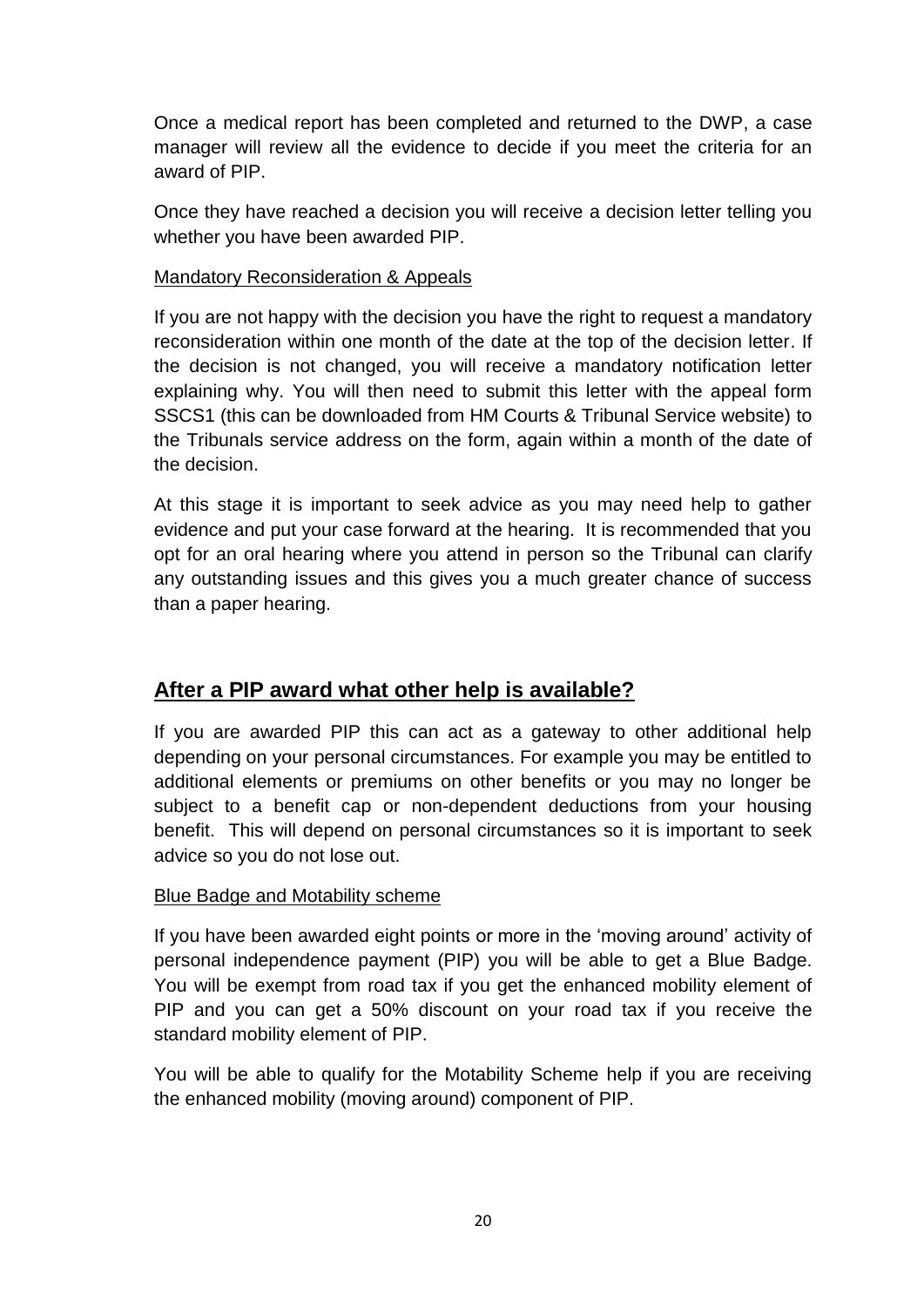#### Carers Allowance

If the person you care for gets either rate of daily living component and you meet the other criteria for Carers Allowance you may be eligible to claim this additional benefit. It is important to get advice before claiming to ensure the benefits of the person you are caring for are not affected.

# **Where can I get further advice?**

You can contact the Welfare Rights Service public advice line on 454 5570 (Monday, Tuesday and Thursday between 1-4pm) for further help if you did not get the award you expected and want to challenge the PIP decision.

For help with claiming or filling the PIP form see the Advice Agencies in Leicester guide.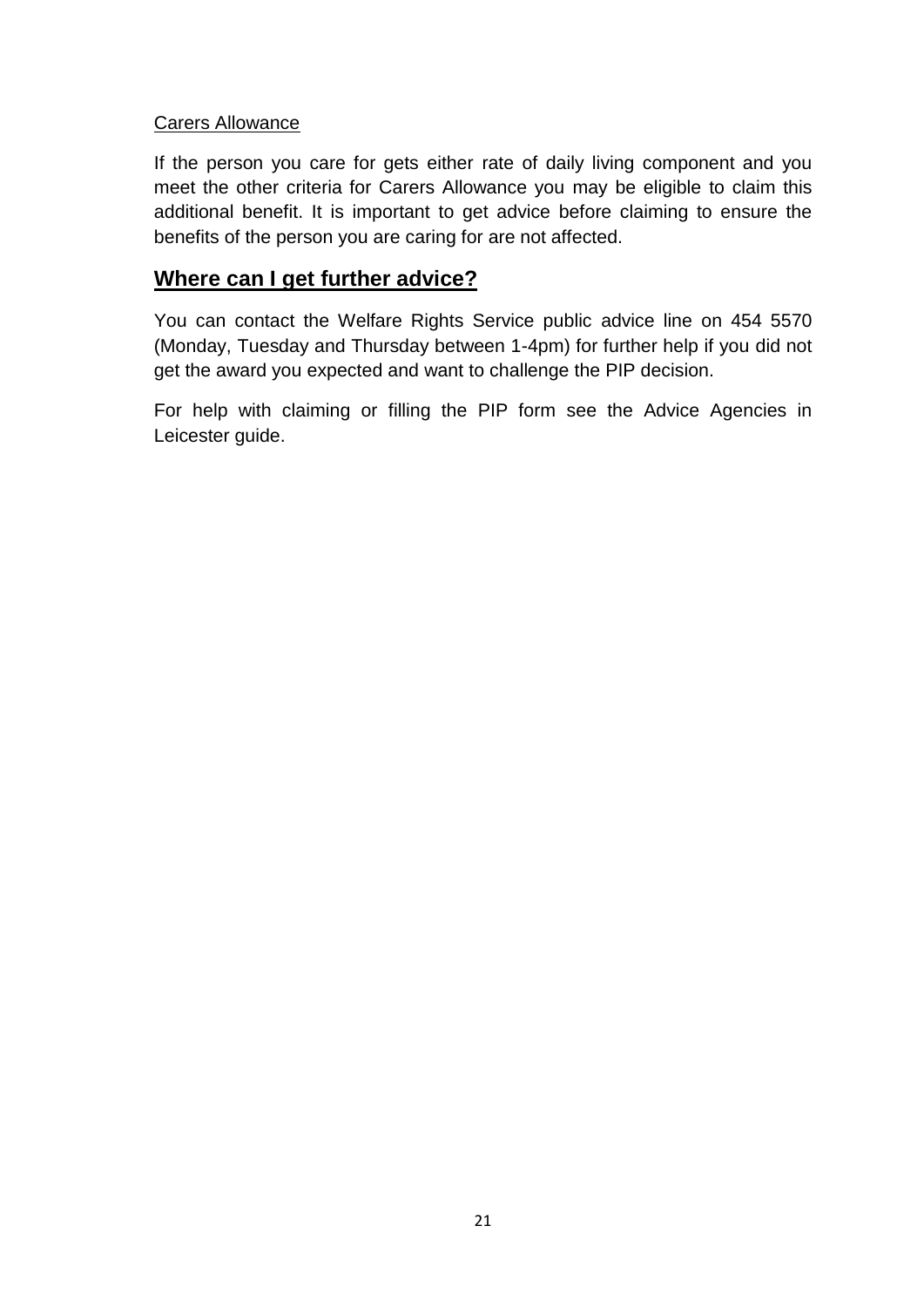# **Appendix I: activities and descriptors**

In order to qualify for the daily living component (activities 1 to 10 in the table below) of PIP you need to score:

- at least 8 points to be awarded the standard rate
- at least 12 points to be awarded the enhanced rate

In order to qualify for the mobility component (activities 11 and 12 in the table below) of PIP you need to score:

- at least 8 points to be awarded the standard rate
- at least 12 points to be awarded the enhanced rate

To get both the daily living and mobility component you would need to score at least eight points in both sections (ie. a total of 16 points.)

You can only score once in each activity so only the descriptor with the highest points that applies to you will be awarded.

# **Daily living component activities**

Activity Descriptor

# **1. Preparing food**

- a. Can prepare and cook a simple meal unaided 0 points
- b. Needs to use an aid or appliance to either prepare or cook a simple meal – 2points
- c. Cannot cook a simple meal using a conventional cooker but is able to do so using a microwave – 2 points
- d. Needs prompting to be able to either prepare or cook a simple meal – 2 points
- e. Needs supervision or assistance to either prepare or cook a simple meal – 4 points
- g. Cannot prepare and cook food 8 points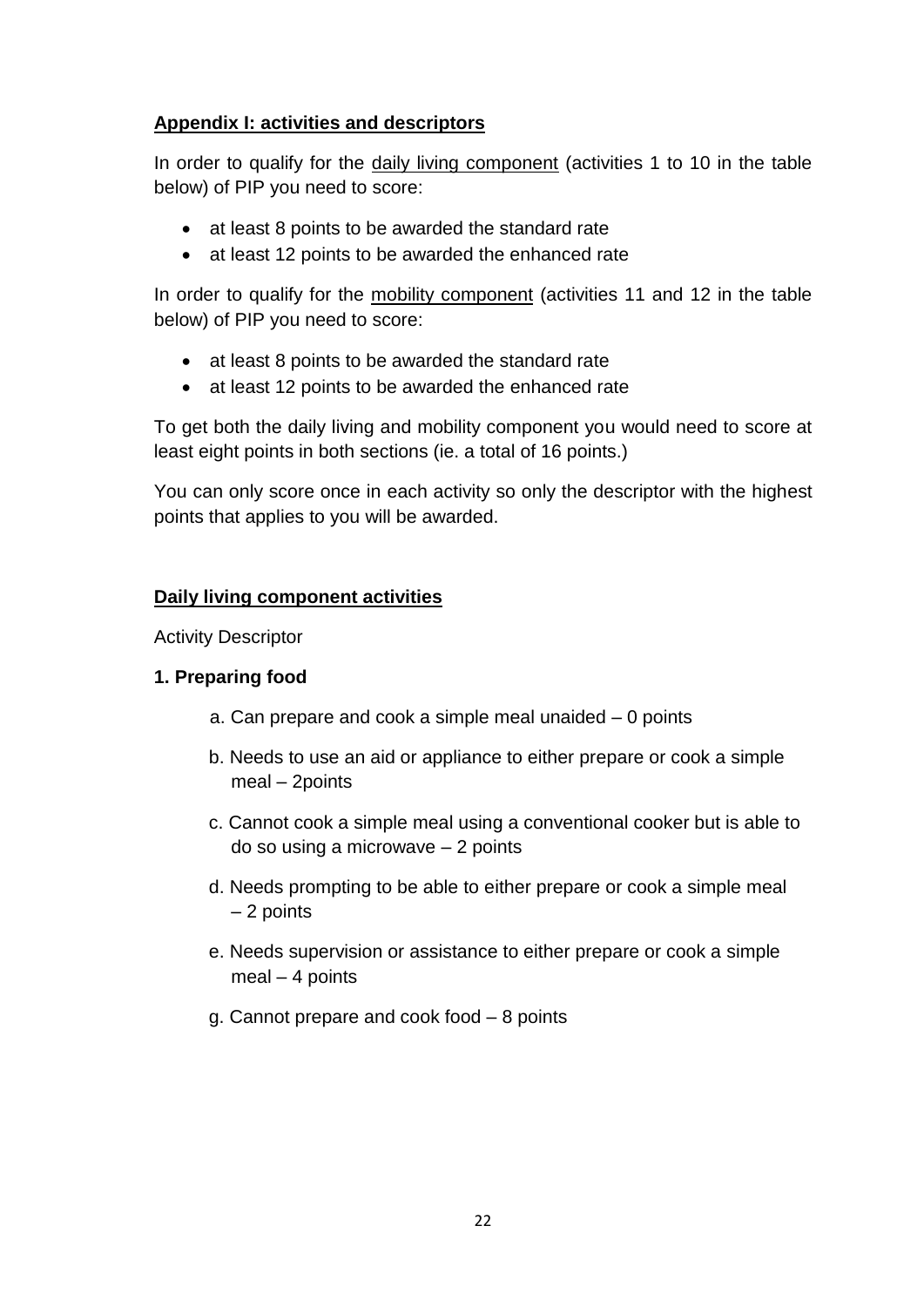#### Activity Descriptor

#### **2. Taking nutrition**

- a. Can take nutrition unaided 0 points
- b. Needs either
	- (i) to use an aid or appliance to be able to take nutrition OR
	- (ii) supervision to be able to take nutrition OR
	- (iii) assistance to be able to cut up food  $-2$  points
- c. Needs a therapeutic source to be able to take nutrition 2 points
- d. Needs prompting to be able to take nutrition  $-4$  points
- e. Needs assistance to be able to manage a therapeutic source to take nutrition – 6 points
- f. Cannot convey food and drink to their mouth and needs another person to do so – 10 points

#### Activity Descriptor

#### **3. Managing therapy or monitoring a health condition**

a. Either:

- (i) does not receive medication or therapy or need to monitor a health condition unaided OR
- (ii) can manage medication or therapy or monitor a health condition unaided – 0 points
- b. Needs either:
	- (i) to use an aid or appliance to be able to manage medication OR
	- (ii) supervision, prompting or assistance to be able to manage medication or monitor a health condition – 1 point
- c. Needs supervision, prompting or assistance to be able to manage therapy that takes no more than  $3.5$  hours a week  $-2$  points
- d. Needs supervision, prompting or assistance to be able to manage therapy that takes more than 3.5 but no more than  $7$  hours a week  $-4$ points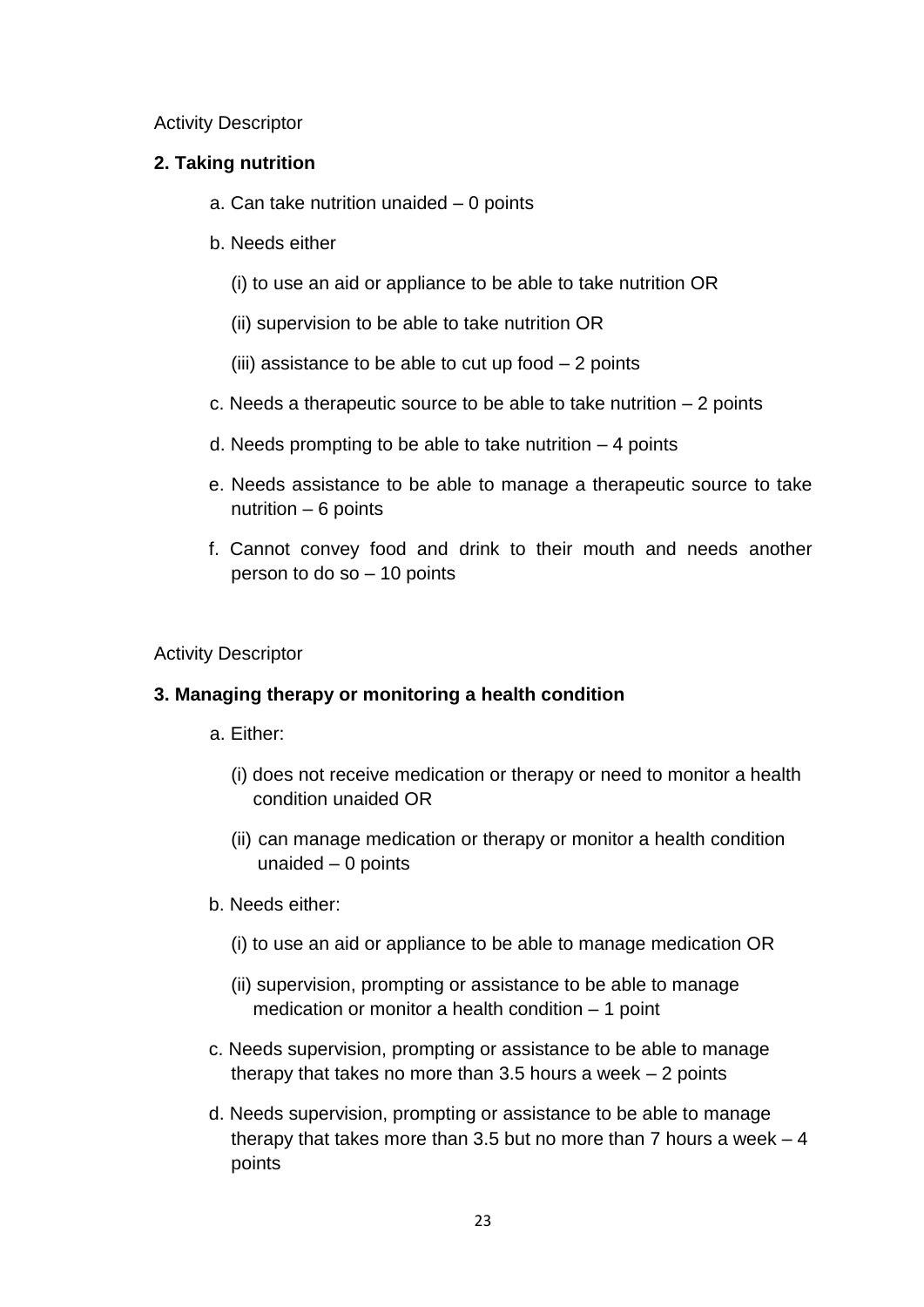- e. Needs supervision, prompting or assistance to be able to manage therapy that takes more than  $7$  but no more than 14 hours a week  $-6$ point
- f. Needs supervision, prompting or assistance to be able to manage therapy that takes more than 14 hours a week – 8 points

#### Activity Descriptor

#### **4. Washing and bathing**

- a. Can wash and bathe unaided 0 points
- b. Needs to use an aid or appliance to be able to wash or bathe – 2 points
- c. Needs supervision or prompting to be able to wash or bathe 2 points
- d. Needs assistance to be able to wash either their hair or body below the waist  $-2$  points
- e. Needs assistance to be able to get in or out of a bath or shower – 3 points
- f. Needs assistance to be able to wash their body between the shoulders and waist  $-4$  points
- g. Cannot wash and bathe at all and needs another person to wash their entire body – 8 points

#### Activity Descriptor

#### **5. Managing toilet needs or incontinence**

- a. Can manage toilet needs or incontinence unaided 0 points
- b. Needs to use an aid or appliance to manage toilet needs or incontinence – 2 points
- c. Needs supervision or prompting to be able to manage toilet needs  $-2$ points
- d. Needs assistance to be able to manage toilet needs 4 points
- e. Needs assistance to be able to manage incontinence of either bladder or bowel – 6 points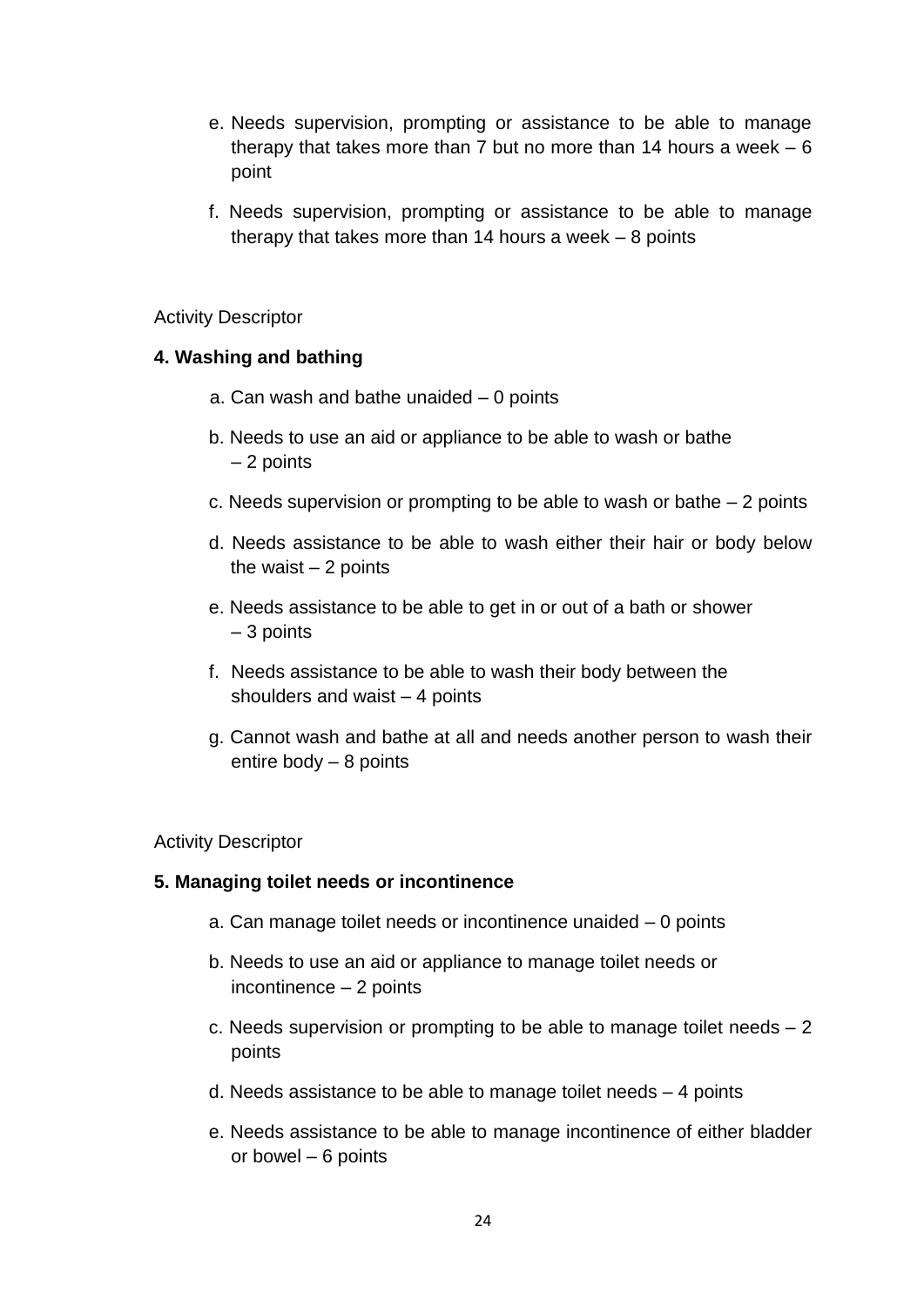f. Needs assistance to manage incontinence of both bladder and bowel – 8 points

Activity Descriptor

#### **6. Dressing and undressing**

- a. Can dress and undress unaided 0 points
- b. Needs to use an aid or appliance to be able to dress or undress 2 points
- c. Needs either:
	- (i) prompting to be able to dress, undress or determine appropriate circumstances for remaining clothed OR
	- (ii) prompting or assistance to be able to select appropriate clothing – 2 points
- d. Needs assistance to be able to dress or undress their lower body  $-2$ points
- e. Needs assistance to be able to dress or undress their upper body 4 points
- f. Cannot dress or undress at all 8 points

#### Activity Descriptor

#### **7. Communicating verbally**

- a. Can express and understand verbal information unaided 0 points
- b. Needs to use an aid or appliance to be able to speak or hear 2 points
- c. Needs communication support to be able to express or understand complex verbal information – 4 points
- d. Needs communication support to be able to express or understand basic verbal information – 8 points
- e. Cannot express or understand verbal information at all even with communication support – 12 points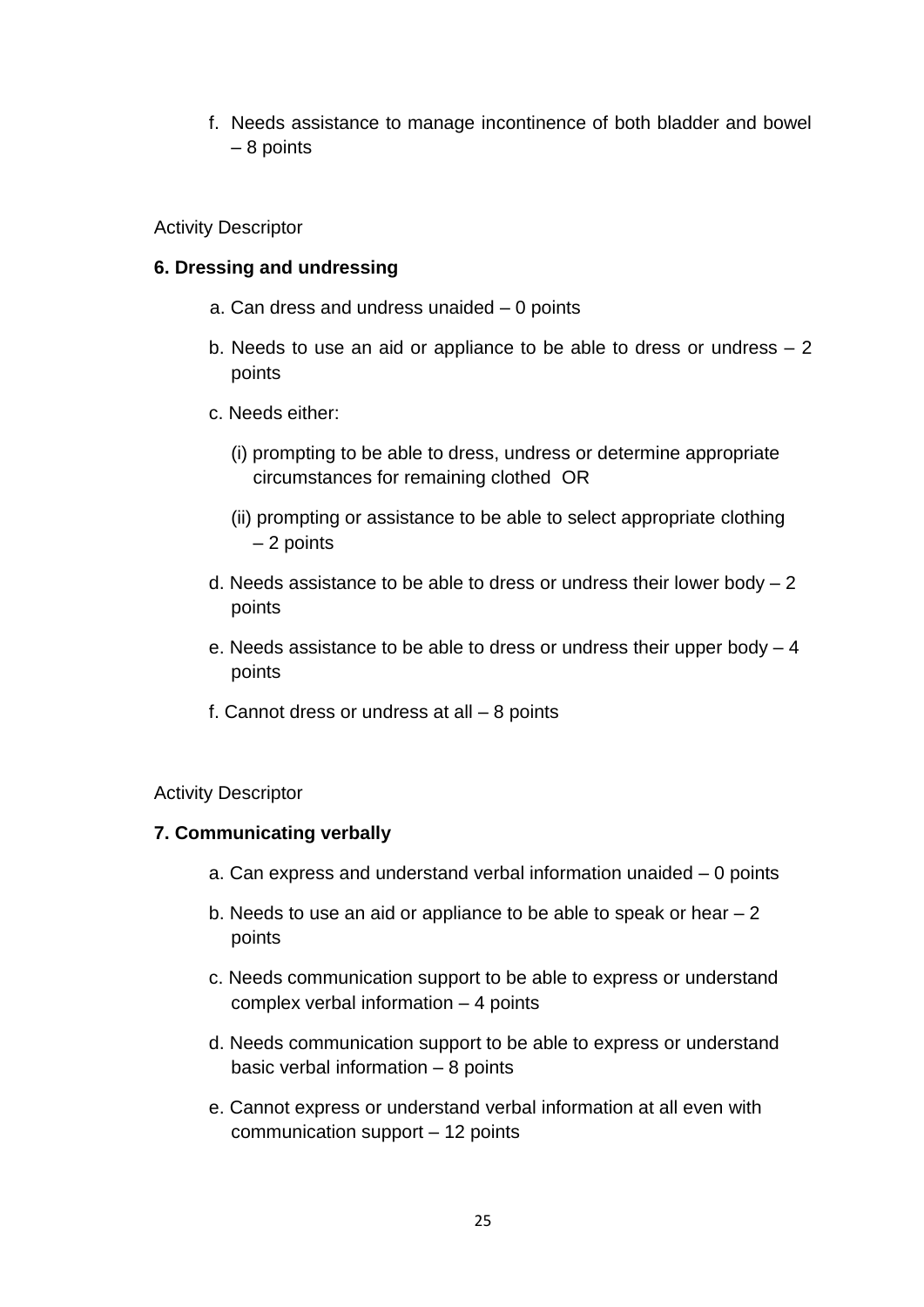#### Activity Descriptor

#### **8. Reading and understanding signs, symbols and words.**

- a. Can read and understand basic and complex written information either unaided or using spectacles or contact lenses – 0 points
- b. Needs to use an aid or appliance, other than spectacles or contact lenses, to be able to read or understand either basic or complex written information. – 2 points
- c. Needs prompting to be able to read or understand complex written information – 2 point
- d. Needs prompting to be able to read or understand basic written information – 4 points
- e. Cannot read or understand signs, symbols or words at all 8 points

#### Activity Descriptor

#### **9. Engaging with other people face to face.**

- a. Can engage with other people unaided  $-0$  points
- b. Needs prompting to be able to engage with other people 2 points
- c. Needs social support to be able to engage with other people 4 points
- d. Cannot engage with other people due to such engagement causing either:
	- (i) overwhelming psychological distress to the claimant OR
	- (ii) the claimant to exhibit behaviour which would result in a substantial risk of harm to the claimant or another person – 8 points.

#### Activity descriptor

#### **10. Making budgeting decisions.**

- a. Can manage complex budgeting decisions unaided 0 points
- b. Needs prompting or assistance to be able to make complex budgeting decisions –2 points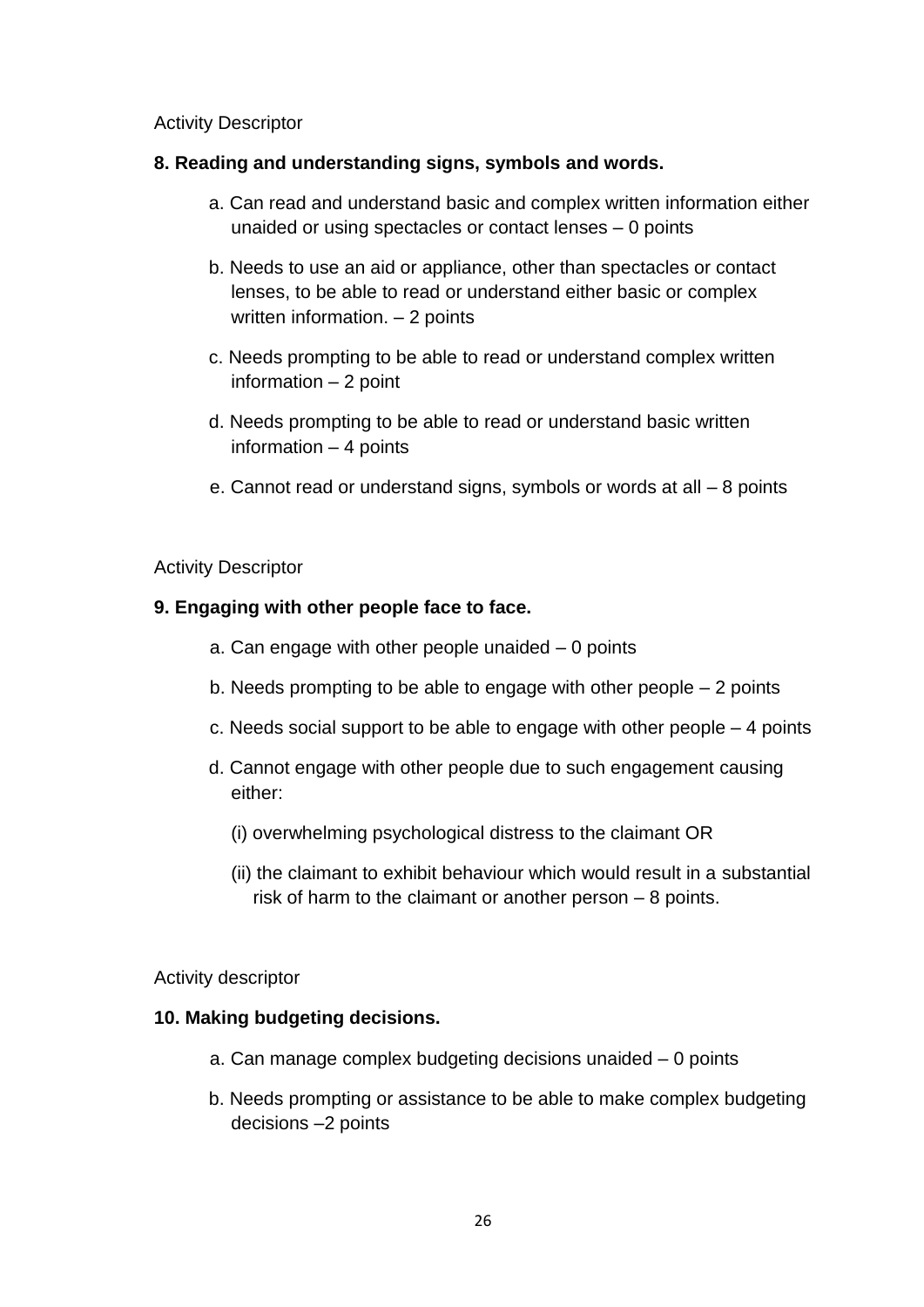- c. Needs prompting or assistance to be able to make simple budgeting decisions – 4 points
- d. Cannot make any budgeting decisions at all 6 points

#### **Mobility component activities**

Activity Descriptor

#### **11. Planning and following journeys**

- a. Can plan and follow the route of a journey unaided 0 points
- b. Needs prompting to be able to undertake any journey to avoid overwhelming psychological distress to the claimant – 4 points
- c. Cannot plan the route of a journey 8 points
- d. Cannot follow the route of an unfamiliar journey without another person, assistance dog or orientation aid – 10 points
- e. Cannot undertake any journey because it would cause overwhelming psychological distress to the claimant – 10 points
- f. Cannot follow the route of a familiar journey without another person, an assistance dog or an orientation aid – 12 points

# Activity Descriptor

#### **12. Moving around**

- a. Can stand and then move more than 200 metres, either aided or unaided – 0 points
- b. Can stand and then move more than 50 metres but no more than 200 metres, either aided or unaided – 4 points
- c. Can stand and then move unaided more than 20 metres but no more than 50 metres  $-8$  points
- d. Can stand and then move using an aid or appliance more than 20 metres but no more than 50 metres – 10 points
- e. Can stand and then move more than 1 metre but no more than 20 metres, either aided or unaided – 12 points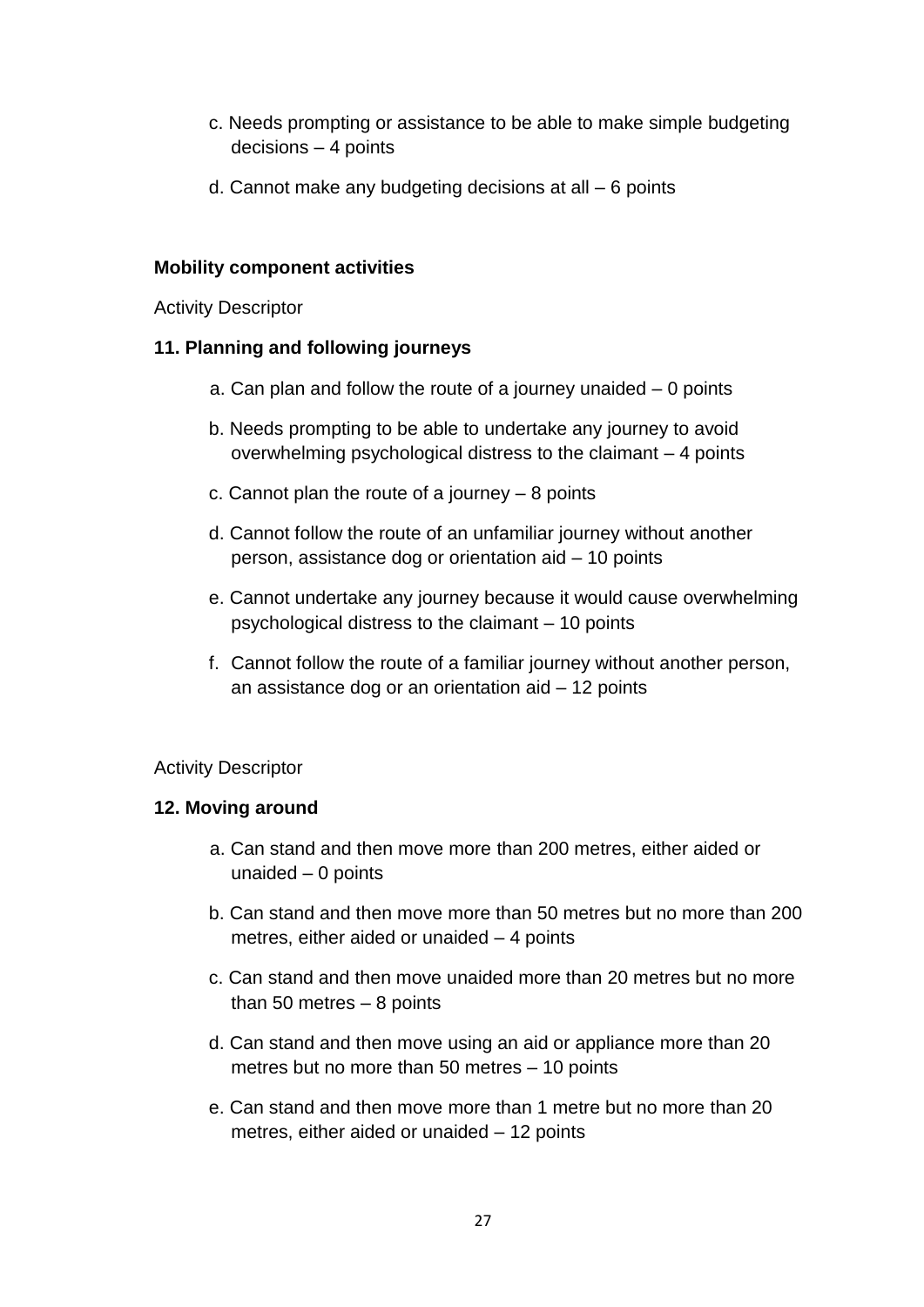f. Cannot, either aided or unaided: (i) stand OR (ii) move more than 1 metre – 12 points

# **Appendix II: DWP definitions for activities and descriptors**

The information below provides the meaning of words as set out in **Schedule 1 of the Social Security (Personal Independence Payment) Regulations 2013.**

# "**aid or appliance**"

A device to improve either a physical or mental function or both. It includes a prosthesis but does not include an aid or appliance ordinarily used by a person without a physical or mental condition which limits that person's ability to carry out daily living or mobility activities

# **"assistance"**

Physical intervention by another person (not including speech)

# "**assistance dog**"

A dog trained to guide or assist a person with a sensory impairment

# **"bathe"**

To clean one"s torso, face, hands and underarms. Includes getting in or out of the bath or shower.

# **"cook"**

To heat food at or above waist height

# **"basic verbal information**"

To convey and understand a simple sentence in the claimant"s native language

# **"basic written information"**

Means signs symbols and dates written or printed standard size text in the claimants native language

# **"communication support"**

- (a) support from a person trained to communicate with people with specific communication needs
- (b) support from someone experienced in communicating with the claimant;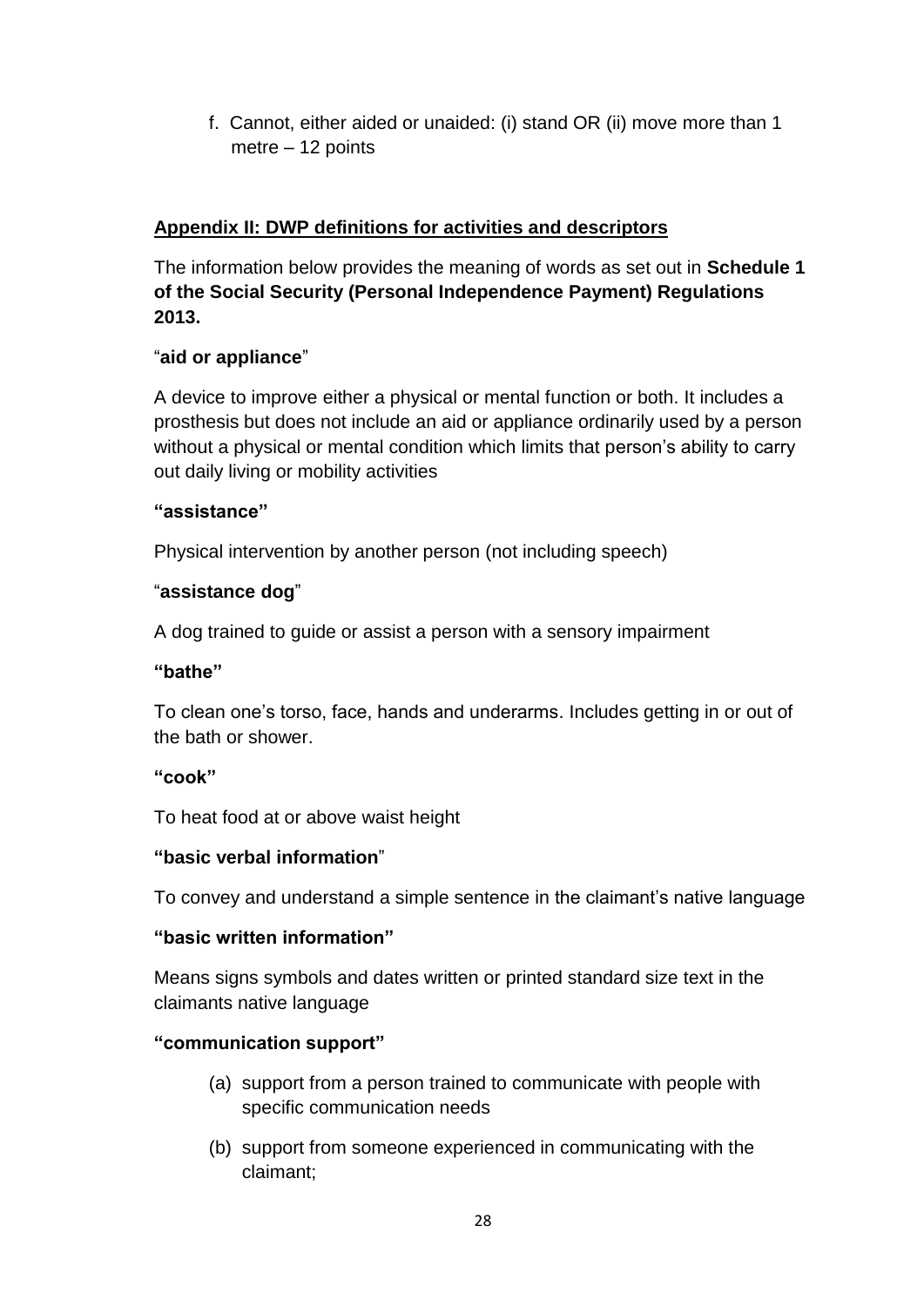# **"complex budgeting decisions**"

- (a) calculating household and personal budgets
- (b) managing and paying bills
- (c) planning future purchases

# **"dress and undress"**

To put on and take off socks and shoes

# **"engage socially"**

- (a) to interact with others in a contextually and socially appropriate manner
- (b) to understand body language
- (c) to establish relationships

# **"manage incontinence"**

To manage evacuation of the bowel or bladder including using a collecting device or self-catheterisation and clean oneself afterwards;

# "**manage medication or therapy"**

To take medication or undertake therapy, where a failure to do so is likely to result in a deterioration in the claimant's health:

# **"medication**"

Medication prescribed or recommended by a registered doctor, nurse or pharmacist

# **"monitor health"**

- (a) to detect significant changes in the claimant"s health condition which are likely to lead to a deterioration in the claimants health
- (b) to take action advised by a healthcare professional, without which the claimant"s health is likely to deteriorate

# **"psychological distress**"

Distress related to an enduring mental health condition or an intellectual or cognitive impairment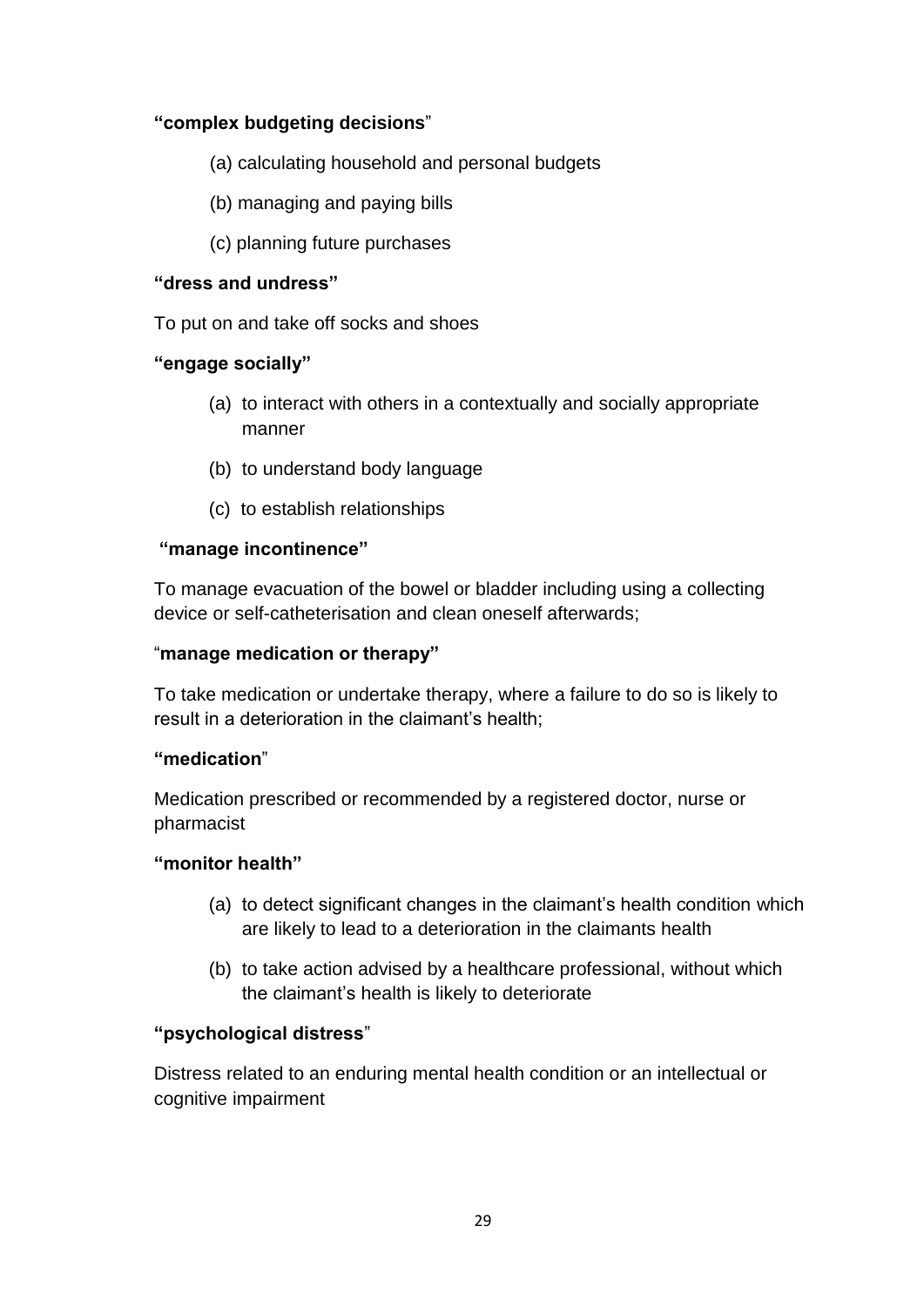# **"prepare"**

In the context of food, means the activities required to make food ready for cooking or eating

# **"prompt"**

To remind or encourage or explain by another person

"**simple budgeting decision"** mean decisions involving-

- (i) calculating the cost of goods
- (ii) calculating change required after a purchase

# **"simple meal**"

A cooked, one-course meal for one using fresh ingredients

# **"read"**

Includes read signs, symbols and words but does not include read braille

# "**social support"**

Support from a person trained or experienced in assisting people to engage in social situations

# **"supervision"**

The continuous presence of another person for the purpose of ensuring the safety of the claimant

# "**take nutrition**"

- (a) to cut food into pieces
- (b) to convey food or drink to one"s mouth
- (c) to chew and swallow food or drink
- (d) to take nutrition by using a therapeutic source

# **"therapeutic source"**

Parental or enteral tube feeding using a rate limiting device such as a delivery system or feed pump